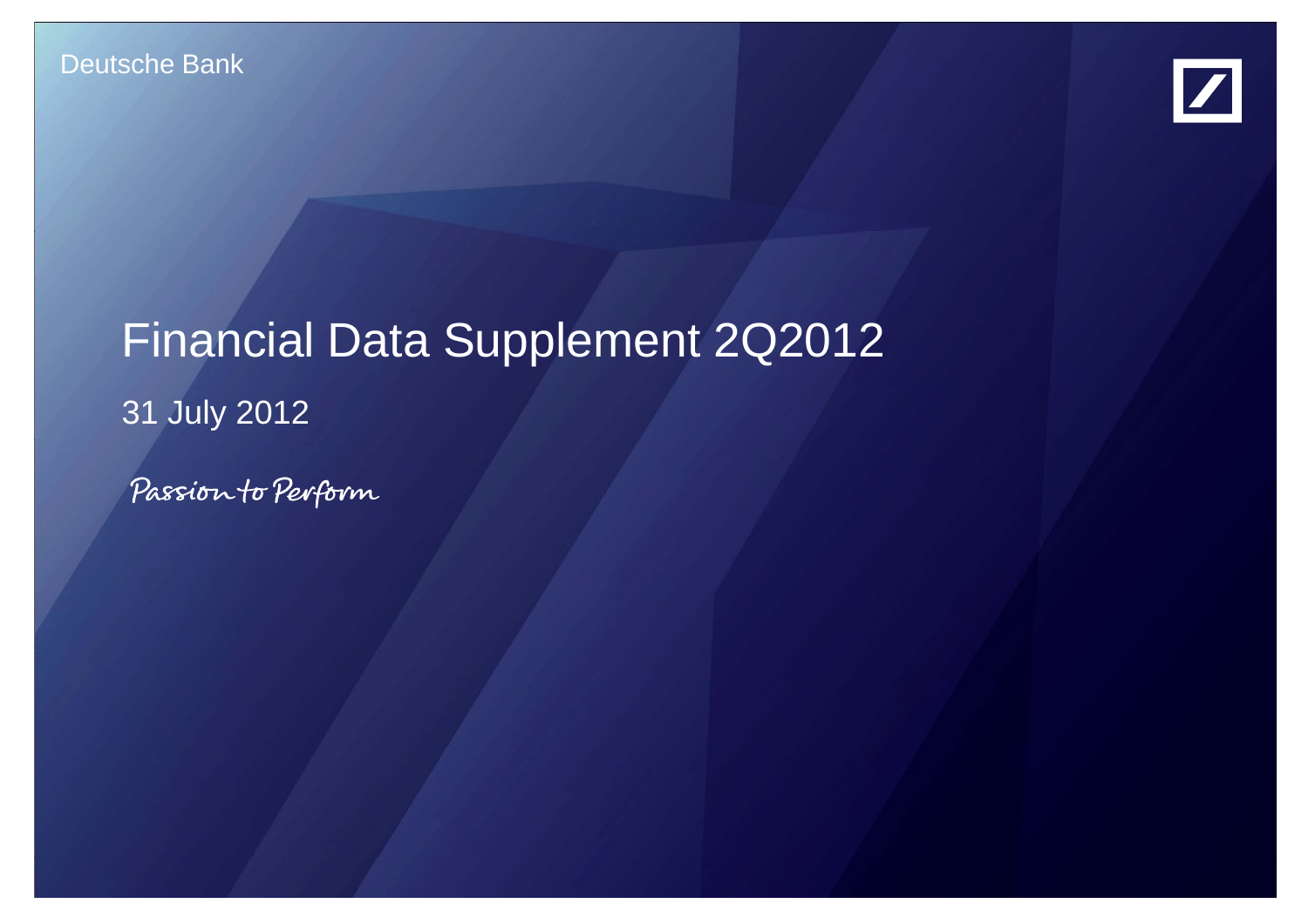### **2Q2012 Financial Data Supplement**

| <b>Deutsche Bank consolidated</b>                                                                                  | Page           |
|--------------------------------------------------------------------------------------------------------------------|----------------|
| <b>Financial summary</b>                                                                                           | 2              |
| <b>Consolidated Statement of Income</b>                                                                            | 3              |
| Net revenues                                                                                                       | 4              |
| Net interest income and net gains (losses) on financial<br>assets/liabilities at fair value through profit or loss | 5              |
| Tracking of over-the-cycle RoE-Target                                                                              | 6              |
| <b>Segment detail</b>                                                                                              |                |
| <b>Corporate &amp; Investment Bank</b>                                                                             | $\overline{7}$ |
| <b>Corporate Banking &amp; Securities</b>                                                                          | 8              |
| <b>Global Transaction Banking</b>                                                                                  | 9              |
| <b>Private Clients and Asset Management</b>                                                                        | 10             |
| <b>Asset and Wealth Management</b>                                                                                 | 11             |
| <b>Private &amp; Business Clients</b>                                                                              | 12             |
| Corporate Investments   Consolidation & Adjustments                                                                | 13             |
| <b>Risk and capital</b>                                                                                            |                |
| <b>Credit risk</b>                                                                                                 | 14             |
| Regulatory capital and market risk                                                                                 | 15             |
| <b>Consolidated Balance Sheet</b>                                                                                  |                |
| Assets                                                                                                             | 16             |
| Liabilities and total equity                                                                                       | 17             |
| Balance Sheet leverage ratio (target defintion)                                                                    | 18             |
| Definition of targets and certain financial measures                                                               | 19             |

Deutsche Bank's financial data in this document have been prepared under IFRS.

Due to rounding, numbers presented throughout this document may not add up precisely to the totals we provide and percentages may not precisely reflect the absolute figures.

All segment figures reflect segment composition as of 30 June 2012.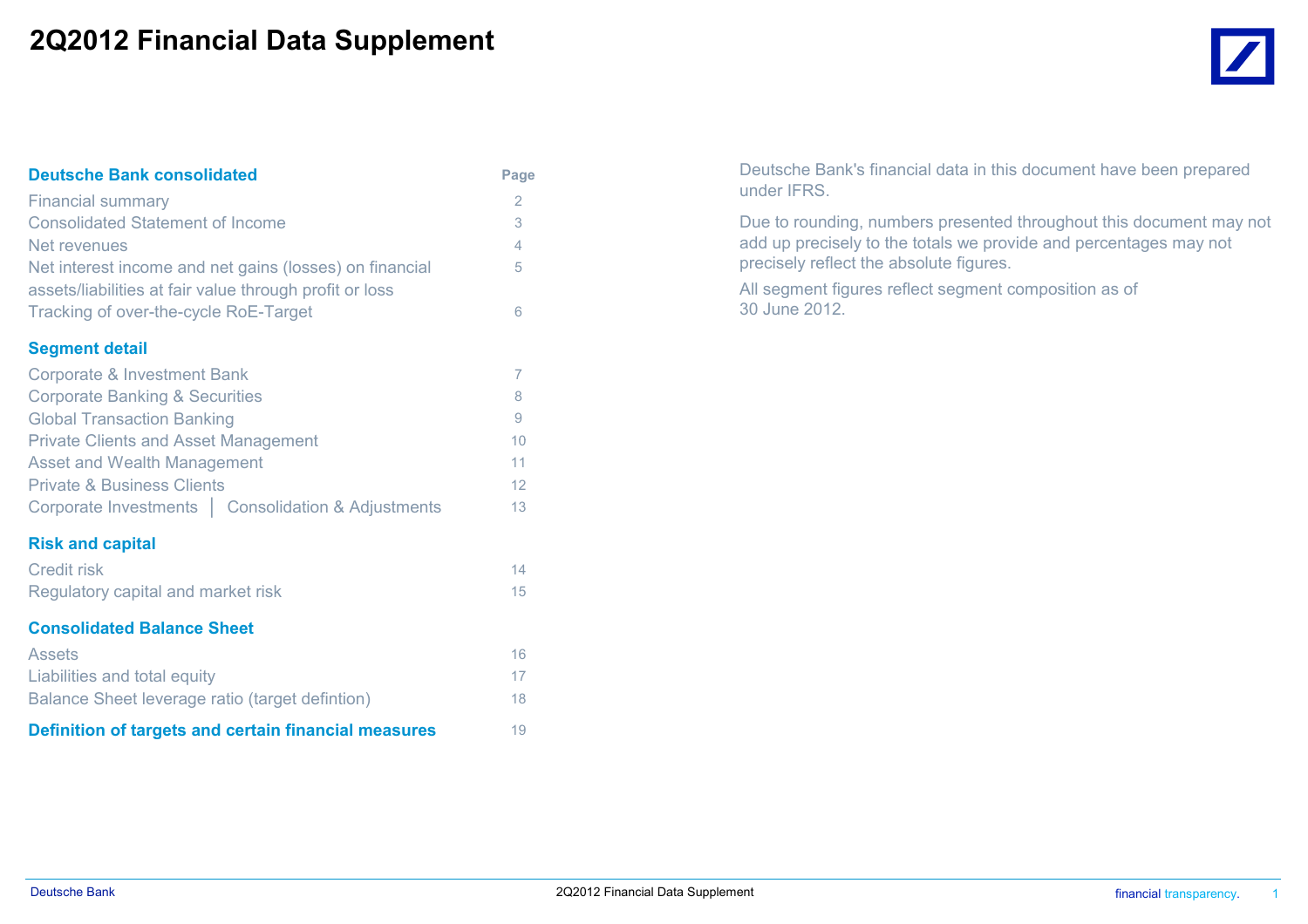#### **Financial summary**



|                                                             | <b>FY</b> | 1Q      | 2Q      | 3Q      | 4Q        | <b>FY</b> | 1Q      | 2Q      |               | 2Q2012 vs. 2Q2012 vs. | 6M      | 6M      | 6M2012 vs.  |
|-------------------------------------------------------------|-----------|---------|---------|---------|-----------|-----------|---------|---------|---------------|-----------------------|---------|---------|-------------|
|                                                             | 2010      | 2011    | 2011    | 2011    | 2011      | 2011      | 2012    | 2012    | <b>2Q2011</b> | 1Q2012                | 2011    | 2012    | 6M2011      |
| Share price at period end                                   | € 39.10   | €41.49  | €40.75  | € 26.32 | € 29.44   | € 29.44   | € 37.31 | € 28.50 | (30)%         | (24)%                 | €40.75  | € 28.50 | (30)%       |
| Share price high                                            | € 55.11   | €48.70  | €44.56  | €42.08  | € 33.86   | €48.70    | € 39.51 | € 38.02 | (15)%         | (4)%                  | €48.70  | € 39.51 | (19)%       |
| Share price low                                             | € 35.93   | € 39.24 | € 38.60 | € 20.79 | € 23.40   | € 20.79   | € 26.17 | € 26.61 | (31)%         | 2%                    | € 38.60 | € 26.17 | (32)%       |
| Basic earnings per share                                    | € 3.07    | € 2.20  | € 1.28  | € 0.79  | € 0.16    | €4.45     | € 1.49  | € 0.70  | (45)%         | (53)%                 | € 3.47  | € 2.18  | (37)%       |
| Diluted earnings per share <sup>1</sup>                     | € 2.92    | € 2.13  | € 1.24  | € 0.74  | € 0.15    | €4.30     | € 1.44  | € 0.68  | (45)%         | (53)%                 | € 3.35  | € 2.12  | (37)%       |
| Basic shares outstanding (average), in m.                   | 753       | 937     | 937     | 921     | 916       | 928       | 929     | 933     | $(0)\%$       | $0\%$                 | 938     | 931     | (1)%        |
| Diluted shares outstanding (average), in m.                 | 791       | 969     | 968     | 951     | 949       | 957       | 960     | 955     | (1)%          | (1)%                  | 974     | 958     | (2)%        |
| Return on average shareholders' equity (post-tax)           | 5.5 %     | 16.7%   | 9.6%    | 5.7%    | 1.1%      | 8.2%      | 10.2 %  | 4.7 %   | $(4.9)$ ppt   | $(5.5)$ ppt           | 13.1 %  | 7.4 %   | $(5.7)$ ppt |
| Pre-tax return on average shareholders' equity <sup>2</sup> | 9.5 %     | 23.7 %  | 13.8 %  | 7.2%    | (3.0)%    | 10.2 %    | 13.6 %  | 6.8%    | $(7.0)$ ppt   | $(6.8)$ ppt           | 18.7%   | 10.2 %  | $(8.5)$ ppt |
| Pre-tax return on average active equity <sup>2,3</sup>      | 9.6%      | 23.9%   | 13.9%   | 7.2%    | $(3.0)\%$ | 10.3 %    | 13.7 %  | 6.8%    | $(7.1)$ ppt   | $(6.9)$ ppt           | 18.9%   | 10.2 %  | $(8.7)$ ppt |
| Book value per basic share outstanding <sup>2</sup>         | € 52.38   | € 53.14 | € 53.96 | € 56.74 | € 58.11   | € 58.11   | € 58.72 | € 59.81 | 11 %          | 2 %                   | € 53.96 | € 59.81 | 11 %        |
| Cost/income ratio <sup>2</sup>                              | 81.6%     | 67.6%   | 73.7%   | 80.8%   | 97.3%     | 78.2 %    | 76.1%   | 82.8%   | 9.1 ppt       | 6.7 ppt               | 70.4%   | 79.3 %  | 8.9 ppt     |
| Compensation ratio <sup>2</sup>                             | 44.4 %    | 40.8%   | 39.4 %  | 36.8%   | 40.6%     | 39.5 %    | 39.8%   | 42.3%   | $2.9$ ppt     | $2.5$ ppt             | 40.2%   | 40.9%   | $0.7$ ppt   |
| Noncompensation ratio <sup>2</sup>                          | 37.3 %    | 26.8%   | 34.3 %  | 44.0%   | 56.7%     | 38.7 %    | 36.4 %  | 40.5%   | 6.2 ppt       | 4.1 ppt               | 30.2%   | 38.3 %  | 8.1 ppt     |
| Total net revenues, in EUR m.                               | 28,567    | 10,474  | 8,540   | 7,315   | 6,899     | 33,228    | 9,193   | 8,022   | (6)%          | (13)%                 | 19,014  | 17,214  | (9)%        |
| Provision for credit losses, in EUR m.                      | 1,274     | 373     | 464     | 463     | 540       | 1,839     | 314     | 419     | (10)%         | 33 %                  | 837     | 733     | (12)%       |
| Total noninterest expenses, in EUR m.                       | 23,318    | 7,080   | 6,298   | 5,910   | 6,710     | 25,999    | 7,000   | 6,643   | 5 %           | (5)%                  | 13,378  | 13,643  | 2%          |
| Income (loss) before income taxes, in EUR m.                | 3,975     | 3,021   | 1,778   | 942     | (351)     | 5,390     | 1,879   | 960     | (46)%         | (49)%                 | 4,799   | 2,838   | (41)%       |
| Net income (loss), in EUR m.                                | 2,330     | 2,130   | 1,233   | 777     | 186       | 4,326     | 1,401   | 661     | (46)%         | (53)%                 | 3,363   | 2,063   | (39)%       |
| Total assets <sup>4</sup> , in EUR bn.                      | 1,906     | 1,842   | 1,850   | 2,282   | 2,164     | 2,164     | 2,103   | 2,241   | 21 %          | 7 %                   | 1,850   | 2,241   | 21 %        |
| Shareholders' equity <sup>4</sup> , in EUR bn.              | 48.8      | 50.0    | 50.1    | 51.9    | 53.4      | 53.4      | 55.0    | 55.7    | 11 %          | 1%                    | 50.1    | 55.7    | 11 %        |
| Core Tier 1 capital ratio <sup>2,4,5</sup>                  | 8.7%      | 9.6%    | 10.2 %  | 10.1%   | 9.5%      | 9.5 %     | 10.0%   | 10.2 %  | $0.0$ ppt     | $0.2$ ppt             | 10.2%   | 10.2%   | $0.0$ ppt   |
| Tier 1 capital ratio <sup>2,4,5</sup>                       | 12.3 %    | 13.4 %  | 14.0%   | 13.8%   | 12.9%     | 12.9 %    | 13.4 %  | 13.6 %  | $(0.4)$ ppt   | $0.2$ ppt             | 14.0%   | 13.6%   | $(0.4)$ ppt |
| Branches <sup>4</sup>                                       | 3,083     | 3,080   | 3,092   | 3,090   | 3,078     | 3,078     | 3,075   | 3,064   | (1)%          | (0)%                  | 3,092   | 3,064   | (1)%        |
| thereof: in Germany                                         | 2,087     | 2,083   | 2,082   | 2,071   | 2,039     | 2,039     | 2,036   | 2,036   | (2)%          | $0\%$                 | 2,082   | 2,036   | (2)%        |
| Employees (full-time equivalent) <sup>4</sup>               | 102,062   | 101,877 | 101,694 | 102,073 | 100,996   | 100,996   | 100,682 | 100,654 | (1)%          | $(0)\%$               | 101,694 | 100,654 | (1)%        |
| thereof: in Germany                                         | 49,265    | 49,020  | 48,866  | 48,576  | 47,323    | 47,323    | 47,241  | 47,240  | (3)%          | $(0)\%$               | 48,866  | 47,240  | (3)%        |
| Long-term rating: <sup>4</sup>                              |           |         |         |         |           |           |         |         |               |                       |         |         |             |
| Moody's Investors Service                                   | Aa3       | Aa3     | Aa3     | Aa3     | Aa3       | Aa3       | Aa3     | A2      |               |                       | Aa3     | A2      |             |
| Standard & Poor's                                           | $A+$      | $A+$    | $A+$    | $A+$    | $A+$      | $A+$      | $A+$    | $A+$    |               |                       | $A+$    | $A+$    |             |
| <b>Fitch Ratings</b>                                        | $AA-$     | AA–     | $AA-$   | $AA-$   | A+        | A+        | A+      | $A+$    |               |                       | $AA-$   | $A+$    |             |

1 Including numerator effect of assumed conversions.

2 Definitions of ratios are provided on pages 19 and 20 of this document.

3 The reconciliation of average active equity is provided on page 6 of this document.

4 At period end.

5 Capital ratios starting December 2011 are based upon Basel 2.5 rules; prior periods are based upon Basel 2.

Source for share price information: Thomson Reuters, based on XETRA; high and low based on intraday prices.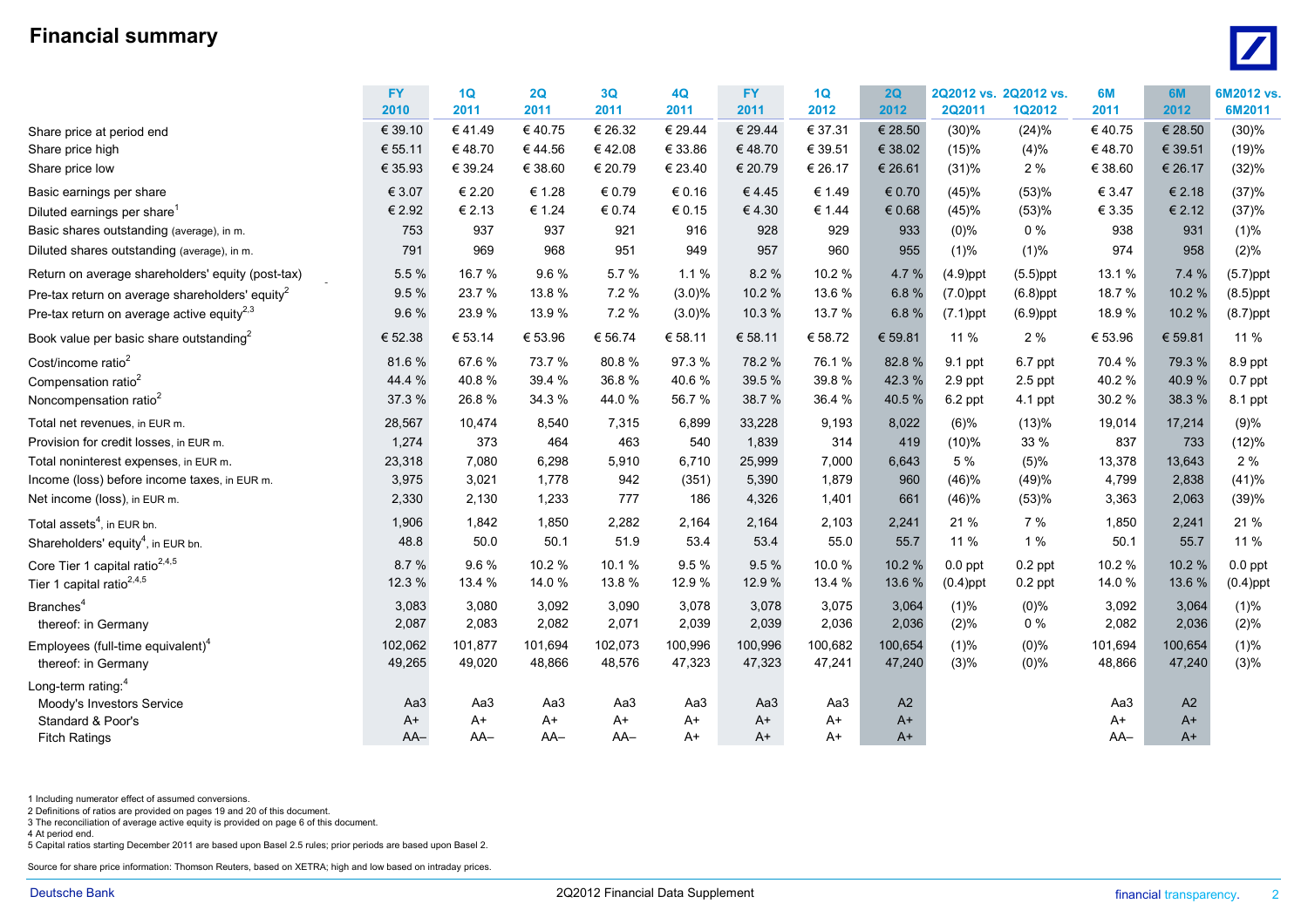#### **Consolidated Statement of Income** $\theta$  and the contract of  $\theta$  and  $\theta$  and  $\theta$  and  $\theta$  and  $\theta$  and  $\theta$  and  $\theta$  and  $\theta$  and  $\theta$  and  $\theta$  and  $\theta$  and  $\theta$  and  $\theta$  and  $\theta$  and  $\theta$  and  $\theta$  and  $\theta$  and  $\theta$  and  $\theta$  and  $\theta$  and  $\theta$  and  $\theta$  an



| (In EUR m.)                                                                                                  | <b>FY</b>   | 1Q          | 2Q          | 3Q              | <b>4Q</b>         | FY.                      | 1Q                | 2Q                |                | 202012 vs. 202012 vs. | 6M                       | 6M          | 6M2012 vs.     |
|--------------------------------------------------------------------------------------------------------------|-------------|-------------|-------------|-----------------|-------------------|--------------------------|-------------------|-------------------|----------------|-----------------------|--------------------------|-------------|----------------|
|                                                                                                              | 2010        | 2011        | 2011        | 2011            | 2011              | 2011                     | 2012              | 2012              | 2Q2011         | 1Q2012                | 2011                     | 2012        | 6M2011         |
| Interest and similar income                                                                                  | 28,779      | 8,369       | 9,839       | 8,611           | 8,060             | 34,878                   | 8,375             | 9,236             | (6)%           | 10 %                  | 18,207                   | 17,612      | (3)%           |
| Interest expense                                                                                             | 13,196      | 4,202       | 5,347       | 4,337           | 3,549             | 17,433                   | 4,182             | 5,342             | $(0)\%$        | 28 %                  | 9,548                    | 9,525       | $(0)\%$        |
| Net interest income                                                                                          | 15,583      | 4,167       | 4,492       | 4,274           | 4,511             | 17,445                   | 4,193             | 3,894             | (13)%          | (7)%                  | 8,659                    | 8,087       | (7)%           |
| Provision for credit losses                                                                                  | 1,274       | 373         | 464         | 463             | 540               | 1,839                    | 314               | 419               | (10)%          | 33 %                  | 837                      | 733         | (12)%          |
| Net interest income after provision for credit losses                                                        | 14,309      | 3,794       | 4.028       | 3,811           | 3,971             | 15,606                   | 3,879             | 3,475             | (14)%          | (10)%                 | 7,822                    | 7,354       | $(6)\%$        |
| Commissions and fee income                                                                                   | 10,669      | 3,081       | 3,047       | 2,806           | 2,610             | 11,544                   | 2,849             | 2,799             | (8)%           | (2)%                  | 6,128                    | 5,649       | $(8)\%$        |
| Net gains (losses) on financial assets/liabilities at fair<br>value through profit or loss                   | 3,354       | 2,653       | 710         | (422)           | 118               | 3,058                    | 2,399             | 959               | 35 %           | (60)%                 | 3,362                    | 3,358       | $(0)\%$        |
| Net gains (losses) on financial assets available for sale                                                    | 201         | 415         | (14)        | (137)           | (142)             | 123                      | (46)              | 100               | N/M            | N/M                   | 401                      | 53          | (87)%          |
| Net income (loss) from equity method investments                                                             | (2,004)     | (32)        | 68          | 57              | (356)             | (264)                    | (149)             | 57                | (16)%          | N/M                   | 36                       | (92)        | N/M            |
| Other income (loss)                                                                                          | 764         | 190         | 237         | 737             | 158               | 1,322                    | (53)              | 213               | (10)%          | N/M                   | 428                      | 159         | (63)%          |
| <b>Total noninterest income</b>                                                                              | 12,984      | 6,307       | 4,048       | 3,041           | 2,388             | 15,783                   | 5,000             | 4,128             | 2%             | (17)%                 | 10,355                   | 9,127       | (12)%          |
| Compensation and benefits                                                                                    | 12,671      | 4,278       | 3,365       | 2,694           | 2,798             | 13,135                   | 3,656             | 3,391             | 1%             | (7)%                  | 7,643                    | 7.048       | $(8)\%$        |
| General and administrative expenses                                                                          | 10,133      | 2,737       | 2,857       | 3.324           | 3.740             | 12,657                   | 3,184             | 3,256             | 14 %           | 2%                    | 5,594                    | 6,440       | 15 %           |
| Policyholder benefits and claims                                                                             | 485         | 65          | 76          | (108)           | 172               | 207                      | 150               | (4)               | N/M            | N/M                   | 141                      | 145         | 3%             |
| Impairment of intangible assets                                                                              | 29          |             |             |                 | —                 | $\overline{\phantom{m}}$ | 10                | $\qquad \qquad -$ | N/M            | N/M                   |                          | 10          | N/M            |
| Restructuring activities                                                                                     | -           |             |             | $\qquad \qquad$ | $\qquad \qquad -$ | $\qquad \qquad -$        | $\qquad \qquad -$ | $\qquad \qquad$   | N/M            | N/M                   | $\overline{\phantom{0}}$ |             | N/M            |
| <b>Total noninterest expenses</b>                                                                            | 23,318      | 7,080       | 6,298       | 5,910           | 6,710             | 25,999                   | 7,000             | 6,643             | 5%             | (5)%                  | 13,378                   | 13,643      | 2%             |
| Income (loss) before income taxes                                                                            | 3,975       | 3,021       | 1,778       | 942             | (351)             | 5,390                    | 1,879             | 960               | (46)%          | (49)%                 | 4,799                    | 2,838       | (41)%          |
| Income tax expense (benefit)                                                                                 | 1,645       | 891         | 545         | 165             | (537)             | 1,064                    | 478               | 299               | (45)%          | (37)%                 | 1,436                    | 775         | (46)%          |
| <b>Net income</b>                                                                                            | 2,330       | 2,130       | 1,233       | 777             | 186               | 4,326                    | 1,401             | 661               | (46)%          | (53)%                 | 3,363                    | 2,063       | (39)%          |
| Net income attributable to noncontrolling interests<br>Net income attributable to Deutsche Bank shareholders | 20<br>2,310 | 68<br>2,062 | 35<br>1,198 | 52<br>725       | 39<br>147         | 194<br>4,132             | 20<br>1,381       | 11<br>650         | (69)%<br>(46)% | (45)%<br>(53)%        | 103<br>3,260             | 32<br>2,031 | (69)%<br>(38)% |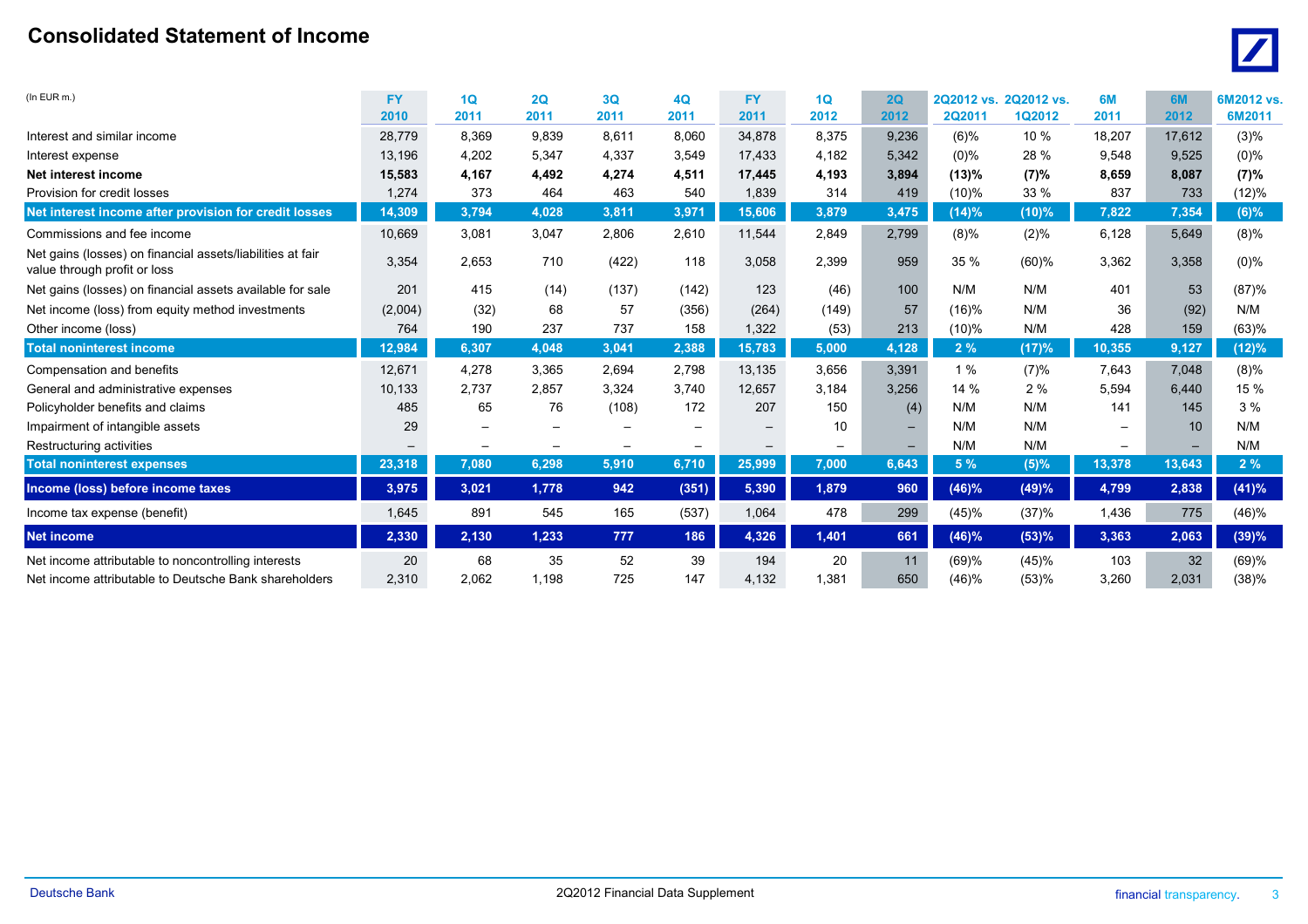## **Net revenues - Segment view<sup>1</sup>**



| (In EUR m.)                                                        | <b>FY</b><br>2010 | 1Q<br>2011               | 2Q<br>2011               | 3Q<br>2011               | 4Q<br>2011               | <b>FY</b><br>2011        | 1Q<br>2012 | 2Q<br>2012               | 2Q2011  | 2Q2012 vs. 2Q2012 vs.<br>1Q2012 | 6M<br>2011               | 6M<br>2012               | 6M2012 vs.<br>6M2011 |
|--------------------------------------------------------------------|-------------------|--------------------------|--------------------------|--------------------------|--------------------------|--------------------------|------------|--------------------------|---------|---------------------------------|--------------------------|--------------------------|----------------------|
|                                                                    |                   |                          |                          |                          |                          |                          |            |                          |         |                                 |                          |                          |                      |
| <b>Corporate Banking &amp; Securities:</b><br>Origination (equity) | 706               | 181                      | 244                      | 68                       | 67                       | 559                      | 138        | 89                       | (64)%   | (36)%                           | 425                      | 227                      | (46)%                |
|                                                                    | 1,200             | 378                      | 318                      | 169                      | 191                      | 1,056                    | 379        | 284                      | (11)%   | (25)%                           | 696                      | 662                      | (5)%                 |
| Origination (debt)                                                 |                   |                          |                          |                          |                          |                          |            |                          |         |                                 |                          |                          |                      |
| Origination                                                        | 1,906             | 559                      | 562                      | 236                      | 258                      | 1,615                    | 517        | 372                      | (34)%   | (28)%                           | 1,121                    | 889                      | (21)%                |
| Sales & Trading (equity)                                           | 3,108             | 943                      | 555                      | 384                      | 539                      | 2,422                    | 726        | 546                      | (2)%    | (25)%                           | 1,499                    | 1,272                    | (15)%                |
| Sales & Trading (debt and other products)                          | 9,925             | 3,691                    | 2,348                    | 1,496                    | 1,043                    | 8,579                    | 3,390      | 2,177                    | (7)%    | (36)%                           | 6,039                    | 5,567                    | (8)%                 |
| Sales & Trading                                                    | 13,033            | 4,634                    | 2,904                    | 1,880                    | 1,583                    | 11,001                   | 4,116      | 2,723                    | $(6)\%$ | (34)%                           | 7,538                    | 6,839                    | (9)%                 |
| Advisory                                                           | 573               | 159                      | 152                      | 138                      | 172                      | 621                      | 121        | 136                      | (10)%   | 13 %                            | 311                      | 258                      | (17)%                |
| Loan products                                                      | 1,588             | 452                      | 284                      | 429                      | 344                      | 1,510                    | 303        | 303                      | 6 %     | (0)%                            | 737                      | 606                      | (18)%                |
| Other products                                                     | 449               | 40                       | 75                       | (82)                     | 106                      | 138                      | 162        | (8)                      | N/M     | N/M                             | 114                      | 154                      | 35 %                 |
| <b>Total Corporate Banking &amp; Securities</b>                    | 17,551            | 5,843                    | 3,977                    | 2,602                    | 2,463                    | 14,885                   | 5,220      | 3,526                    | (11)%   | (32)%                           | 9,820                    | 8,746                    | (11)%                |
| <b>Global Transaction Banking:</b>                                 |                   |                          |                          |                          |                          |                          |            |                          |         |                                 |                          |                          |                      |
| <b>Transaction services</b>                                        | 3,163             | 853                      | 886                      | 941                      | 929                      | 3,608                    | 967        | 972                      | 10 %    | 1%                              | 1,739                    | 1,939                    | 12 %                 |
| Other products                                                     | 216               | $\overline{\phantom{0}}$ | $\overline{\phantom{a}}$ | $\overline{\phantom{0}}$ | $\overline{\phantom{0}}$ | $\overline{\phantom{m}}$ |            | $\overline{\phantom{0}}$ | N/M     | N/M                             | $\overline{\phantom{m}}$ | $\overline{\phantom{0}}$ | N/M                  |
| <b>Total Global Transaction Banking</b>                            | 3,379             | 853                      | 886                      | 941                      | 929                      | 3,608                    | 967        | 972                      | 10 %    | 1%                              | 1,739                    | 1,939                    | 12%                  |
| <b>Total Corporate &amp; Investment Bank</b>                       | 20,929            | 6,696                    | 4,863                    | 3,543                    | 3,392                    | 18,493                   | 6,187      | 4,499                    | (7)%    | (27)%                           | 11,559                   | 10,685                   | $(8)\%$              |
| <b>Asset and Wealth Management:</b>                                |                   |                          |                          |                          |                          |                          |            |                          |         |                                 |                          |                          |                      |
| Discretionary portfolio management/fund management                 | 1,733             | 416                      | 441                      | 404                      | 425                      | 1,686                    | 384        | 400                      | (9)%    | 4 %                             | 857                      | 784                      | (9)%                 |
| (AM)                                                               |                   |                          |                          |                          |                          |                          |            |                          |         |                                 |                          |                          |                      |
| Discretionary portfolio management/fund management<br>(PWM)        | 446               | 110                      | 103                      | 101                      | 104                      | 418                      | 102        | 104                      | 1%      | 2%                              | 213                      | 206                      | (4)%                 |
| Discretionary portfolio management/fund                            | 2,178             | 526                      | 544                      | 505                      | 529                      | 2,104                    | 486        | 504                      | (7)%    | 4 %                             | 1,070                    | 990                      | (8)%                 |
| Advisory/brokerage (PWM)                                           | 830               | 230                      | 209                      | 206                      | 176                      | 821                      | 199        | 204                      | (2)%    | 3 %                             | 439                      | 403                      | (8)%                 |
| Credit products (PWM)                                              | 376               | 94                       | 96                       | 106                      | 82                       | 378                      | 102        | 101                      | 6 %     | $(0)\%$                         | 190                      | 203                      | 7%                   |
| Deposits and payment services (PWM)                                | 138               | 35                       | 38                       | 43                       | 42                       | 157                      | 67         | 57                       | 52 %    | (15)%                           | 73                       | 125                      | 71 %                 |
| Other products (AM)                                                | (26)              | 26                       | 11                       | (7)                      | 28                       | 58                       | (4)        | (4)                      | N/M     | (9)%                            | 37                       | (8)                      | N/M                  |
| Other products (PWM)                                               | 179               | 91                       | 78                       | 23                       | 52                       | 244                      | 34         | 28                       | (64)%   | (17)%                           | 169                      | 62                       | (63)%                |
| <b>Other products</b>                                              | 152               | 116                      | 90                       | 16                       | 80                       | 302                      | 29         | 24                       | (73)%   | (18)%                           | 206                      | 54                       | (74)%                |
| <b>Total Asset and Wealth Management</b>                           | 3,674             | 1,002                    | 976                      | 876                      | 909                      | 3,762                    | 883        | 891                      | (9)%    | 1%                              | 1,978                    | 1,774                    | (10)%                |
| <b>Private &amp; Business Clients:</b>                             |                   |                          |                          |                          |                          |                          |            |                          |         |                                 |                          |                          |                      |
| Discretionary portfolio management/fund management                 | 313               | 72                       | 69                       | 60                       | 49                       | 251                      | 54         | 53                       | (24)%   | (2)%                            | 142                      | 106                      | (25)%                |
| Advisory/brokerage                                                 | 887               | 290                      | 234                      | 196                      | 194                      | 914                      | 257        | 181                      | (23)%   | (29)%                           | 524                      | 438                      | (16)%                |
| Credit products                                                    | 2,253             | 547                      | 537                      | 553                      | 570                      | 2,207                    | 545        | 554                      | 3%      | 2%                              | 1,084                    | 1,099                    | 1%                   |
| Deposits and payment services                                      | 1,964             | 519                      | 532                      | 523                      | 513                      | 2,087                    | 550        | 523                      | (2)%    | (5)%                            | 1,051                    | 1,073                    | 2 %                  |
| Other products <sup>2</sup>                                        | 720               | 1,644                    | 1,191                    | 1,094                    | 1,229                    | 5,158                    | 1,096      | 1,114                    | (6)%    | 2%                              | 2,834                    | 2,210                    | (22)%                |
| <b>Total Private &amp; Business Clients</b>                        | 6,136             | 3,072                    | 2,563                    | 2,426                    | 2,556                    | 10,617                   | 2,501      | 2,425                    | (5)%    | (3)%                            | 5,635                    | 4,926                    | (13)%                |
| <b>Total Private Clients and Asset Management</b>                  | 9,810             | 4,074                    | 3,539                    | 3,302                    | 3,464                    | 14,379                   | 3,384      | 3,316                    | (6)%    | $(2)\%$                         | 7,613                    | 6,700                    | (12)%                |
| <b>Corporate Investments</b>                                       | (1,796)           | 180                      | 194                      | 213                      | (193)                    | 394                      | 4          | 262                      | 35 %    | N/M                             | 374                      | 266                      | (29)%                |
| <b>Consolidation &amp; Adjustments</b>                             | (377)             | (476)                    | (56)                     | 258                      | 236                      | (38)                     | (382)      | (55)                     | (1)%    | (86)%                           | (532)                    | (437)                    | (18)%                |
| <b>Net revenues</b>                                                | 28,567            | 10,474                   | 8,540                    | 7,315                    | 6,899                    | 33,228                   | 9,193      | 8,022                    | (6)%    | (13)%                           | 19,014                   | 17,214                   | (9)%                 |

1 Includes net interest income and net gains (losses) on financial assets/liabilities at fair value through profit or loss, net fee and commission income and remaining revenues.

2 Includes revenues from Postbank since consolidation on December 3, 2010.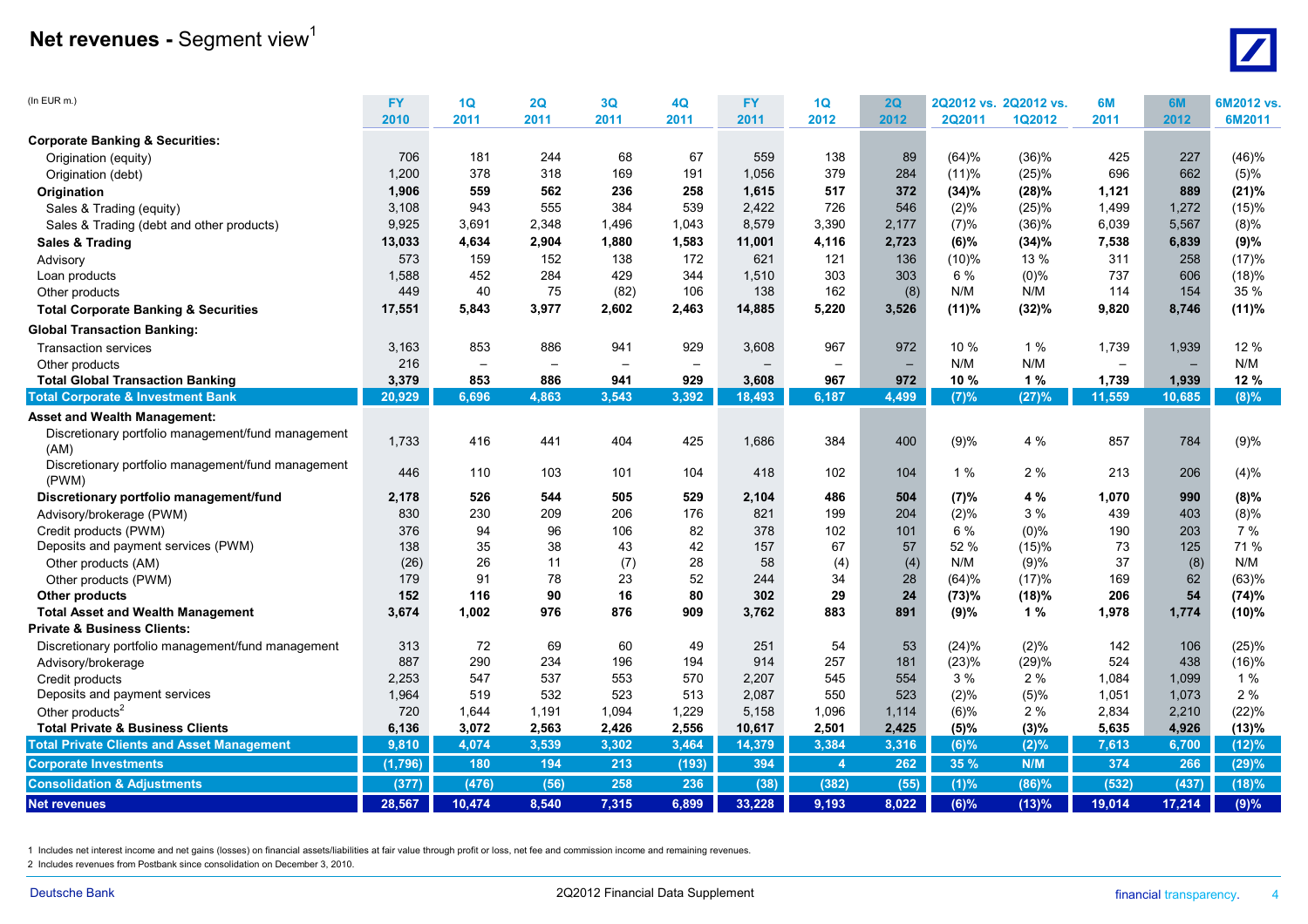#### **Net interest income and net gains (losses) on financial assets/liabilities at fair value through profit or loss** <sup>0</sup>

#### Breakdown by Group Division/CIB product<sup>1</sup>

| (In EUR m.)                                                                                | <b>FY</b> | 1Q    | 2Q              | 3Q              | 4Q              | FY     | 1Q    | 2Q    | 2Q2012 vs. | 2Q2012 vs.    | 6M     | 6M     | 6M2012 vs. |
|--------------------------------------------------------------------------------------------|-----------|-------|-----------------|-----------------|-----------------|--------|-------|-------|------------|---------------|--------|--------|------------|
|                                                                                            | 2010      | 2011  | 2011            | 2011            | 2011            | 2011   | 2012  | 2012  | 2Q2011     | <b>1Q2012</b> | 2011   | 2012   | 6M2011     |
| Net interest income                                                                        | 15,583    | 4,167 | 4,492           | 4,274           | 4,511           | 17,445 | 4,193 | 3,894 | (13)%      | (7)%          | 8,659  | 8,087  | (7)%       |
| Net gains (losses) on financial assets/liabilities at fair value<br>through profit or loss | 3,354     | 2,653 | 710             | (422)           | 118             | 3,058  | 2,399 | 959   | 35 %       | (60)%         | 3,362  | 3,358  | $(0)\%$    |
| <b>Total</b>                                                                               | 18,937    | 6,820 | 5,202           | 3,852           | 4,629           | 20,503 | 6,592 | 4,853 | (7)%       | (26)%         | 12,021 | 11,445 | $(5)\%$    |
| Sales & Trading (equity)                                                                   | 2,266     | 647   | 405             | 195             | 342             | 1,589  | 524   | 373   | (8)%       | (29)%         | 1,052  | 896    | (15)%      |
| Sales & Trading (debt and other products)                                                  | 9,339     | 3,480 | 2,121           | 816             | 1,409           | 7,826  | 3,243 | 1,950 | (8)%       | (40)%         | 5,601  | 5,193  | (7)%       |
| Sales & Trading                                                                            | 11,604    | 4,127 | 2,526           | 1,011           | 1,751           | 9,415  | 3,767 | 2,322 | $(8)\%$    | (38)%         | 6,653  | 6,089  | $(8)\%$    |
| Loan products                                                                              | 672       | 246   | 19              | 236             | 199             | 701    | 54    | 142   | N/M        | 161 %         | 265    | 196    | (26)%      |
| <b>Transaction services</b>                                                                | 1,451     | 408   | 438             | 470             | 473             | 1,788  | 462   | 419   | (4)%       | (9)%          | 845    | 881    | 4 %        |
| Remaining products <sup>2</sup>                                                            | 353       | 161   | 233             | 111             | 84              | 589    | 199   | 95    | (59)%      | (53)%         | 393    | 294    | (25)%      |
| <b>Corporate &amp; Investment Bank</b>                                                     | 14,081    | 4,941 | 3,215           | 1,828           | 2,508           | 12,493 | 4,483 | 2,978 | (7)%       | (34)%         | 8,157  | 7,460  | (9)%       |
| <b>Private Clients and Asset Management</b>                                                | 4,609     | 1,945 | 1,945           | 1,915           | 2,109           | 7,914  | 1,873 | 1,772 | (9)%       | $(5)\%$       | 3,889  | 3,646  | $(6)\%$    |
| <b>Corporate Investments</b>                                                               | (86)      | 44    | 30              | 31              | 32 <sub>2</sub> | 137    | 37    | (4)   | N/M        | N/M           | 73     | 33     | (54)%      |
| <b>Consolidation &amp; Adjustments</b>                                                     | 333       | (110) | 12 <sub>2</sub> | 78 <sup>1</sup> | (21)            | (40)   | 198   | 107   | N/M        | (46)%         | (98)   | 305    | N/M        |
| <b>Total</b>                                                                               | 18,937    | 6,820 | 5,202           | 3,852           | 4,629           | 20,503 | 6,592 | 4,853 | (7)%       | (26)%         | 12,021 | 11,445 | $(5)\%$    |

1 Excludes fee and commission income and remaining revenues. See page 4 for total revenues by product.

2 Covers origination, advisory and other products.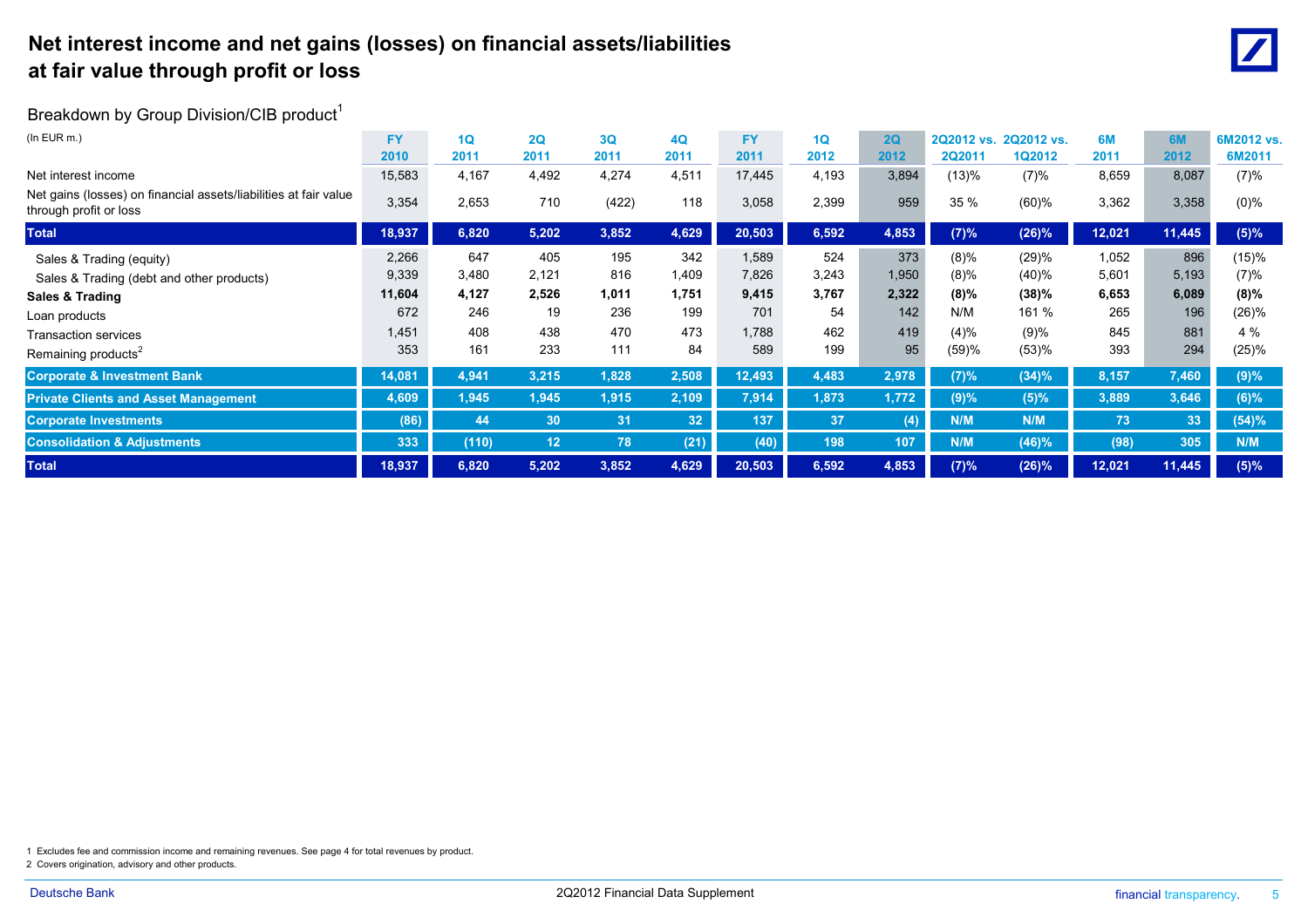#### **Tracking of over-the-cycle RoE-Target**



| (In EUR m., unless stated otherwise)                                          | <b>FY</b><br>2010 | 1Q<br>2011  | <b>2Q</b><br>2011 | 3Q<br>2011 | <b>4Q</b><br>2011        | <b>FY</b><br>2011 | 1Q<br>2012               | 2Q<br>2012               | <b>2Q2011</b> | 2Q2012 vs. 2Q2012 vs.<br><b>1Q2012</b> | 6M<br>2011               | 6M<br>2012               | 6M2012 vs.<br>6M2011 |
|-------------------------------------------------------------------------------|-------------------|-------------|-------------------|------------|--------------------------|-------------------|--------------------------|--------------------------|---------------|----------------------------------------|--------------------------|--------------------------|----------------------|
|                                                                               |                   |             |                   |            |                          |                   |                          |                          |               |                                        |                          |                          |                      |
| Income (loss) before income taxes                                             | 3,975             | 3,021       | 1.778             | 942        | (351)                    | 5,390             | 1.879                    | 960                      | (46)%         | (49)%                                  | 4,799                    | 2,838                    | (41)%                |
| Less pre-tax noncontrolling interests                                         | (24)              | (89)        | (54)              | (30)       | (36)                     | (209)             | (29)                     | (15)                     | (72)%         | (48)%                                  | (142)                    | (44)                     | (69)%                |
| <b>IBIT attributable to Deutsche Bank shareholders</b><br>Add (deduct):       | 3,951             | 2,932       | 1,724             | 912        | (387)                    | 5,181             | 1,850                    | 945                      | (45)%         | (49)%                                  | 4,656                    | 2,794                    | (40)%                |
| Significant gains (net of related expenses)                                   | (208)             | 3)<br>(236) | -                 | -          | $\overline{\phantom{0}}$ | (236)             | $\overline{\phantom{0}}$ | $\overline{\phantom{0}}$ | N/M           | N/M                                    | (236)                    | $\overline{\phantom{0}}$ | N/M                  |
| Significant charges                                                           | 2,338             | -           | —                 |            | —                        | $\qquad \qquad -$ | $\overline{\phantom{a}}$ | $\overline{\phantom{0}}$ | N/M           | N/M                                    | $\overline{\phantom{0}}$ | $\overline{\phantom{0}}$ | N/M                  |
| <b>IBIT attributable to Deutsche Bank shareholders (target</b><br>definition) | 6,082             | 2,696       | 1,724             | 912        | (387)                    | 4,944             | 1,850                    | 945                      | (45)%         | (49)%                                  | 4,420                    | 2,794                    | (37)%                |

| <b>Average shareholders' equity</b>                                                                                    | 41,712 | 49,471 | 50,005 | 50,669 | 52,112    | 50,547 | 54.293 | 55,676 | 11%         | 3%          | 49.703 | 54,988 | $11\%$      |
|------------------------------------------------------------------------------------------------------------------------|--------|--------|--------|--------|-----------|--------|--------|--------|-------------|-------------|--------|--------|-------------|
| Add (deduct):                                                                                                          |        |        |        |        |           |        |        |        |             |             |        |        |             |
| Average accumulated other comprehensive (income) loss<br>excluding foreign currency translation, net of applicable tax | 102    | 290    | 368    | 475    | 911       | 519    | 548    | 428    | 16 %        | (22)%       | 318    | 512    | 61 %        |
| Average dividend accruals                                                                                              | (461)  | (784)  | (610)  | (436)  | (610)     | (617)  | (784)  | (784)  | 29 %        | 0%          | (672)  | (772)  | 15 %        |
| <b>Average active equity</b>                                                                                           | 41,353 | 48,977 | 49,763 | 50,708 | 52,412    | 50,449 | 54,056 | 55,319 | 11%         | 2%          | 49,349 | 54,728 | $11\%$      |
|                                                                                                                        |        |        |        |        |           |        |        |        |             |             |        |        |             |
| Pre-tax return on average shareholders' equity                                                                         | 9.5%   | 23.7 % | 13.8 % | 7.2%   | $(3.0)\%$ | 10.2 % | 13.6 % | 6.8%   | $(7.0)$ ppt | $(6.8)$ ppt | 18.7 % | 10.2%  | $(8.5)$ ppt |
| Pre-tax return on average active equity                                                                                | 9.6%   | 23.9 % | 13.9 % | 7.2%   | $(3.0)\%$ | 10.3%  | 13.7 % | 6.8%   | $(7.1)$ ppt | $(6.9)$ ppt | 18.9%  | 10.2%  | $(8.7)$ ppt |
| Pre-tax return on average active equity (target definition)                                                            | 14.7 % | 22.0 % | 13.9 % | 7.2%   | $(3.0)\%$ | 9.8%   | 13.7 % | 6.8%   | $(7.1)$ ppt | $(6.9)$ ppt | 17.9%  | 10.2%  | $(7.7)$ ppt |

1 Gain from the recognition of negative goodwill related to the acquisition of the commercial banking activities of ABN AMRO in the Netherlands 2 Charge related to the investment in Deutsche Postbank AG (Corporate Investme of EUR 208 million as reported in the 202010 and additional EUR 8 million in 402010 (not considered for target definition). The initial 3 Positive impact of EUR 236 million related to our stake in Hua Xia Bank (PBC) for wh acquisition accounting for ABN AMRO, which was finalized at March 31, 2011, resulted in a retrospective adjustment of retained earnings of of accounting was applied. It includes a gross gain of EUR 263 million, which was i EUR (24) million for June 30, September 30 and December 31, 2010. 2010 Income Statement and significant items numbers were not affected.

Deutsche Bank **2Q2012 Financial Data Supplement** 2Q2012 Financial Data Supplement financial transparency. 6 .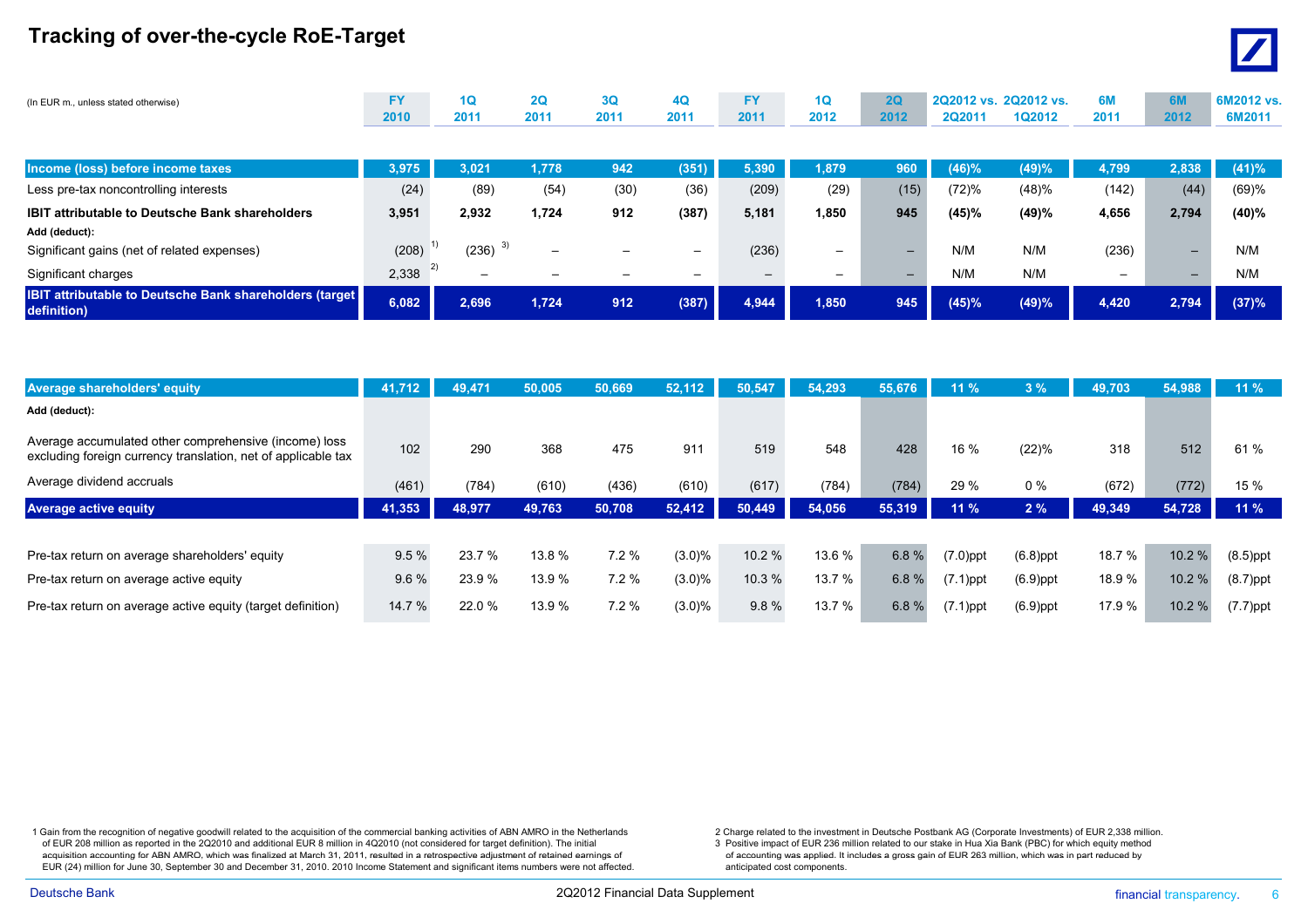#### **Corporate & Investment Bank**



| (In EUR m., unless stated otherwise)              | <b>FY</b>                | 1Q                       | 2Q                       | 3Q                       | 4Q                       | <b>FY</b>         | 1Q                       | 2Q                       |               | 2Q2012 vs. 2Q2012 vs. | 6M                        | 6M                       | 6M2012 vs  |
|---------------------------------------------------|--------------------------|--------------------------|--------------------------|--------------------------|--------------------------|-------------------|--------------------------|--------------------------|---------------|-----------------------|---------------------------|--------------------------|------------|
|                                                   | 2010                     | 2011                     | 2011                     | 2011                     | 2011                     | 2011              | 2012                     | 2012                     | <b>2Q2011</b> | <b>1Q2012</b>         | 2011                      | 2012                     | 6M2011     |
| Origination (equity)                              | 706                      | 181                      | 244                      | 68                       | 67                       | 559               | 138                      | 89                       | (64)%         | (36)%                 | 425                       | 227                      | (46)%      |
| Origination (debt)                                | 1,200                    | 378                      | 318                      | 169                      | 191                      | 1,056             | 379                      | 284                      | (11)%         | (25)%                 | 696                       | 662                      | (5)%       |
| Origination                                       | 1,906                    | 559                      | 562                      | 236                      | 258                      | 1,615             | 517                      | 372                      | (34)%         | (28)%                 | 1,121                     | 889                      | (21)%      |
| Sales & Trading (equity)                          | 3,108                    | 943                      | 555                      | 384                      | 539                      | 2,422             | 726                      | 546                      | (2)%          | (25)%                 | 1,499                     | 1.272                    | (15)%      |
| Sales & Trading (debt and other products)         | 9,925                    | 3,691                    | 2,348                    | 1,496                    | 1,043                    | 8,579             | 3,390                    | 2,177                    | (7)%          | (36)%                 | 6,039                     | 5,567                    | (8)%       |
| Sales & Trading                                   | 13,033                   | 4,634                    | 2,904                    | 1,880                    | 1,583                    | 11,001            | 4,116                    | 2,723                    | $(6)$ %       | (34)%                 | 7,538                     | 6,839                    | (9)%       |
| Advisory                                          | 573                      | 159                      | 152                      | 138                      | 172                      | 621               | 121                      | 136                      | (10)%         | 13 %                  | 311                       | 258                      | (17)%      |
| Loan products                                     | 1,588                    | 452                      | 284                      | 429                      | 344                      | 1,510             | 303                      | 303                      | 6 %           | (0)%                  | 737                       | 606                      | (18)%      |
| <b>Transaction services</b>                       | 3,163                    | 853                      | 886                      | 941                      | 929                      | 3,608             | 967                      | 972                      | 10 %          | 1%                    | 1,739                     | 1,939                    | 12 %       |
| Other products                                    | 665                      | 40                       | 75                       | (82)                     | 106                      | 138               | 162                      | (8)                      | N/M           | N/M                   | 114                       | 154                      | 35 %       |
| <b>Total net revenues</b>                         | 20,929                   | 6.696                    | 4,863                    | 3,543                    | 3,392                    | 18,493            | 6,187                    | 4,499                    | (7)%          | (27)%                 | 11,559                    | 10,685                   | $(8)\%$    |
| <b>Provision for credit losses</b>                | 488                      | 33                       | 127                      | 92                       | 210                      | 462               | 118                      | 159                      | 25 %          | 35 %                  | 160                       | 277                      | 73 %       |
| Compensation and benefits                         | 5,912                    | 2,065                    | 1,385                    | 835                      | 767                      | 5,053             | 1,589                    | 1,292                    | (7)%          | (19)%                 | 3,450                     | 2,881                    | (16)%      |
| therein: Severance payments                       | 284                      | 34                       | 29                       | 17                       | 16                       | 95                | 62                       | 45                       | 55 %          | (28)%                 | 63                        | 107                      | 71 %       |
| General and administrative expenses               | 7,996                    | 1,960                    | 1.994                    | 2,385                    | 2,378                    | 8,717             | 2,266                    | 2,382                    | 19 %          | 5 %                   | 3,954                     | 4,648                    | 18 %       |
| Policyholder benefits and claims                  | 486                      | 65                       | 77                       | (107)                    | 172                      | 207               | 149                      | (4)                      | N/M           | N/M                   | 142                       | 145                      | 2%         |
| Restructuring activities                          | $\overline{\phantom{m}}$ | $\overline{\phantom{0}}$ | $\overline{\phantom{0}}$ | $\overline{\phantom{0}}$ | $\overline{\phantom{0}}$ | $\qquad \qquad$   | $\overline{\phantom{m}}$ | $\overline{\phantom{m}}$ | N/M           | N/M                   |                           | $\overline{\phantom{0}}$ | N/M        |
| Impairment of intangible assets                   | 29                       |                          |                          |                          |                          | $\qquad \qquad -$ |                          |                          | N/M           | N/M                   | $\overline{\phantom{0}}$  |                          | N/M        |
| <b>Total noninterest expenses</b>                 | 14,422                   | 4,091                    | 3,455                    | 3,113                    | 3,317                    | 13,977            | 4,005                    | 3,670                    | 6 %           | (8)%                  | 7,546                     | 7,675                    | 2%         |
| <b>Noncontrolling interests</b>                   | 20                       | 11                       | 5 <sup>5</sup>           | 8                        | 3                        | 27                | 6                        | 3 <sup>2</sup>           | (36)%         | (48)%                 | 16                        | 9                        | (41)%      |
| Income (loss) before income taxes                 | 5,999                    | 2,561                    | 1,275                    | 329                      | (138)                    | 4,028             | 2,058                    | 666                      | (48)%         | (68)%                 | 3,836                     | 2,724                    | (29)%      |
|                                                   |                          |                          |                          |                          |                          |                   |                          |                          |               |                       |                           |                          |            |
| <b>Additional information</b>                     |                          |                          |                          |                          |                          |                   |                          |                          |               |                       |                           |                          |            |
| Employees (full-time equivalent, at period end)   | 15,613                   | 15,394                   | 15,312                   | 15,365                   | 15,186                   | 15,186            | 14,672                   | 14,542                   | (5)%          | (1)%                  | 15,312                    | 14,542                   | (5)%       |
| Cost/income ratio                                 | 69 %                     | 61 %                     | 71 %                     | 88 %                     | 98 %                     | 76 %              | 65 %                     | 82 %                     | 11 ppt        | 17 ppt                | 65 %                      | 72 %                     | 7 ppt      |
| Assets (at period end)                            | 1,519,983                | 1,458,950                | 1,482,160                | 1,905,905                | 1,796,954                | 1,796,954         | 1,732,405                | 1,861,218                | 26 %          | 7 %                   | $1,796,954$ <sup>1)</sup> | 1,861,218                | 4 %        |
| Risk-weighted assets (at period end) <sup>2</sup> | 211,115                  | 191,537                  | 189,768                  | 205,033                  | 255,698                  | 255,698           | 245,276                  | 247,334                  | 30 %          | 1%                    | 189,768                   | 247,334                  | 30 %       |
| Average active equity <sup>3</sup>                | 21,357                   | 26,401                   | 25,671                   | 25,510                   | 25,554                   | 25,786            | 29,825                   | 30,327                   | 18 %          | 2%                    | 26,063                    | 30,140                   | 16 %       |
| Pre-tax return on average active equity           | 28 %                     | 39 %                     | 20 %                     | 5 %                      | (2)%                     | 16 %              | 28 %                     | 9 %                      | $(11)$ ppt    | $(19)$ ppt            | 29 %                      | 18 %                     | $(11)$ ppt |

1 As of December 31, 2011.

2 Risk weighted assets starting December 2011 are based upon Basel 2.5 rules; prior periods are based upon Basel 2.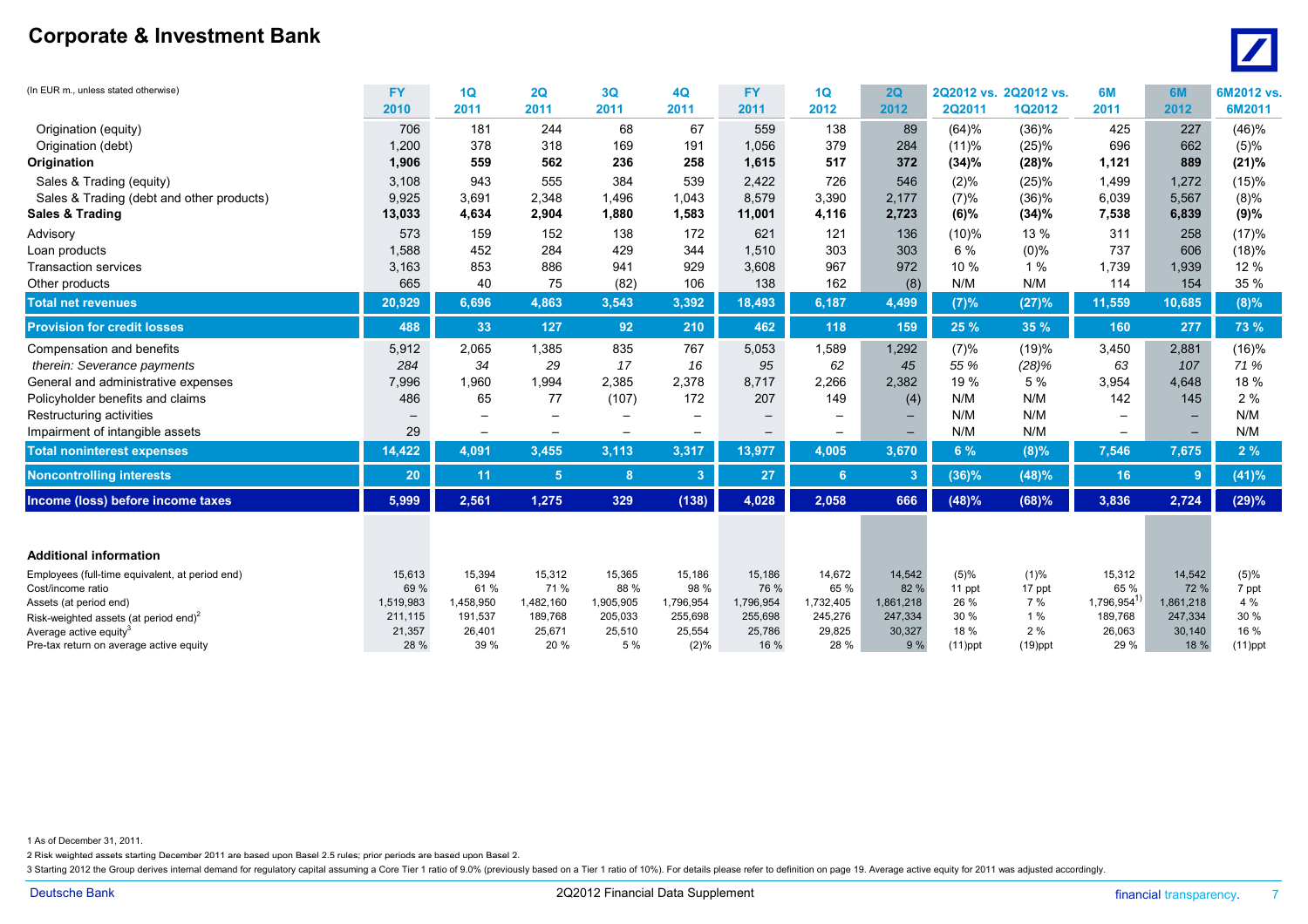#### **Corporate & Investment Bank - Corporate Banking & Securities**



| (In EUR m., unless stated otherwise)              | <b>FY</b> | 1Q        | 2Q             | 3Q        | 4Q        | <b>FY</b> | 10        | 2Q        |            | 2Q2012 vs. 2Q2012 vs. | 6M              | <b>6M</b> | 6M2012 vs. |
|---------------------------------------------------|-----------|-----------|----------------|-----------|-----------|-----------|-----------|-----------|------------|-----------------------|-----------------|-----------|------------|
|                                                   | 2010      | 2011      | 2011           | 2011      | 2011      | 2011      | 2012      | 2012      | 2Q2011     | 1Q2012                | 2011            | 2012      | 6M2011     |
| Origination (equity)                              | 706       | 181       | 244            | 68        | 67        | 559       | 138       | 89        | (64)%      | (36)%                 | 425             | 227       | (46)%      |
| Origination (debt)                                | 1,200     | 378       | 318            | 169       | 191       | 1,056     | 379       | 284       | (11)%      | (25)%                 | 696             | 662       | (5)%       |
| Origination                                       | 1,906     | 559       | 562            | 236       | 258       | 1,615     | 517       | 372       | (34)%      | (28)%                 | 1,121           | 889       | (21)%      |
| Sales & Trading (equity)                          | 3,108     | 943       | 555            | 384       | 539       | 2,422     | 726       | 546       | (2)%       | (25)%                 | 1,499           | 1,272     | (15)%      |
| Sales & Trading (debt and other products)         | 9,925     | 3,691     | 2,348          | 1,496     | 1.043     | 8,579     | 3,390     | 2,177     | (7)%       | (36)%                 | 6,039           | 5,567     | (8)%       |
| Sales & Trading                                   | 13,033    | 4,634     | 2,904          | 1,880     | 1,583     | 11,001    | 4,116     | 2,723     | $(6)\%$    | (34)%                 | 7,538           | 6,839     | (9)%       |
| Advisory                                          | 573       | 159       | 152            | 138       | 172       | 621       | 121       | 136       | (10)%      | 13 %                  | 311             | 258       | (17)%      |
| Loan products                                     | 1,588     | 452       | 284            | 429       | 344       | 1.510     | 303       | 303       | 6 %        | $(0)\%$               | 737             | 606       | (18)%      |
| Other products                                    | 449       | 40        | 75             | (82)      | 106       | 138       | 162       | (8)       | N/M        | N/M                   | 114             | 154       | 35 %       |
| <b>Total net revenues</b>                         | 17,551    | 5,843     | 3,977          | 2,602     | 2,463     | 14,885    | 5,220     | 3,526     | $(11)\%$   | (32)%                 | 9,820           | 8,746     | $(11)\%$   |
| <b>Provision for credit losses</b>                | 375       | 12        | 96             | 51        | 145       | 304       | 85        | 112       | 16 %       | 32 %                  | 108             | 196       | 82 %       |
| <b>Total noninterest expenses</b>                 | 12,122    | 3,533     | 2,907          | 2,473     | 2,736     | 11,649    | 3,412     | 3,054     | 5%         | (10)%                 | 6,440           | 6,466     | 0%         |
| therein: Severance payments                       | 213       | 32        | 29             | 15        | 4         | 81        | 60        | 42        | 45 %       | (29)%                 | 61              | 102       | 66 %       |
| therein: Policyholder benefits and claims         | 486       | 65        | 77             | (107)     | 172       | 207       | 149       | (4)       | N/M        | N/M                   | 142             | 145       | 2 %        |
| <b>Noncontrolling interests</b>                   | 20        | 11        | 5 <sub>5</sub> | 8         | 3         | 27        | 6         | -3        | $(36)\%$   | (48)%                 | 16              | 9         | (41)%      |
| Income (loss) before income taxes                 | 5,033     | 2,287     | 969            | 70        | (422)     | 2,905     | 1,717     | 357       | (63)%      | (79)%                 | 3,257           | 2,074     | (36)%      |
|                                                   |           |           |                |           |           |           |           |           |            |                       |                 |           |            |
| <b>Additional information</b>                     |           |           |                |           |           |           |           |           |            |                       |                 |           |            |
| Employees (full-time equivalent, at period end)   | 11,089    | 10,899    | 10,846         | 10,942    | 10,767    | 10,767    | 10,258    | 10,079    | (7)%       | (2)%                  | 10,846          | 10,079    | (7)%       |
| Cost/income ratio                                 | 69 %      | 60 %      | 73 %           | 95 %      | 111 %     | 78 %      | 65 %      | 87 %      | 14 ppt     | 22 ppt                | 66 %            | 74 %      | 8 ppt      |
| Assets (at period end)                            | 1,461,495 | 1,403,775 | .422,652       | 1,836,303 | 1,727,156 | 1,727,156 | 1,673,607 | 1,790,315 | 26 %       | 7 %                   | $1,727,156^{1}$ | 1,790,315 | 4 %        |
| Risk-weighted assets (at period end) <sup>2</sup> | 184,119   | 167,142   | 164,812        | 178,007   | 228,711   | 228,711   | 220,664   | 221,664   | 34 %       | $0\%$                 | 164,812         | 221,664   | 34 %       |
| Average active equity <sup>3</sup>                | 18,941    | 23,310    | 22,657         | 22,481    | 22,453    | 22,718    | 26,840    | 27,324    | 21 %       | 2%                    | 23,009          | 27,134    | 18 %       |
| Pre-tax return on average active equity           | 27 %      | 39 %      | 17 %           | 1%        | $(8)\%$   | 13 %      | 26 %      | 5 %       | $(12)$ ppt | $(21)$ ppt            | 28 %            | 15 %      | $(13)$ ppt |

1 As of December 31, 2011.

2 Risk weighted assets starting December 2011 are based upon Basel 2.5 rules; prior periods are based upon Basel 2.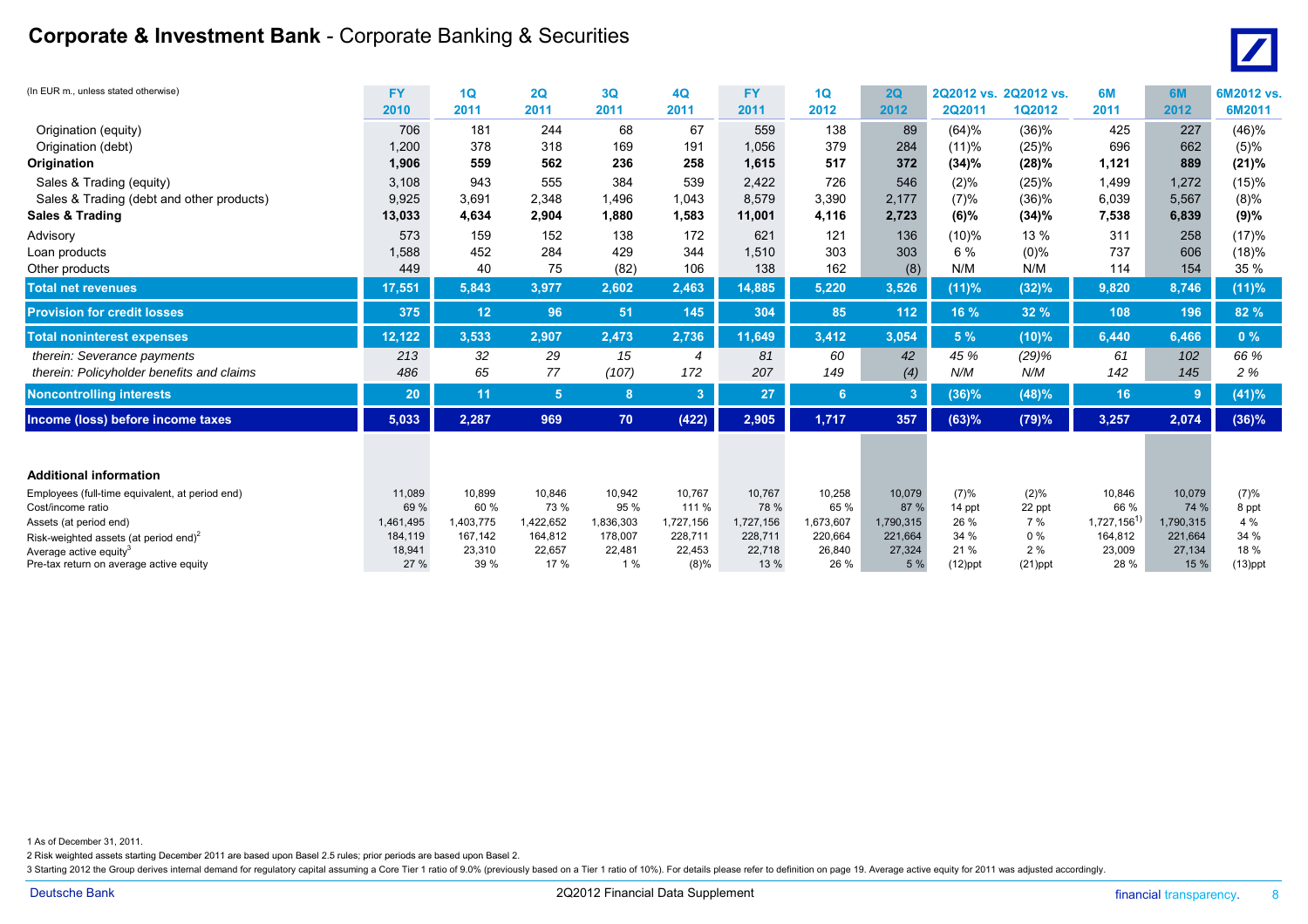#### **Corporate & Investment Bank** - Global Transaction Banking <sup>0</sup>



| (In EUR m., unless stated otherwise)                                           | <b>FY</b><br>2010 | 1Q<br>2011      | 2Q<br>2011               | 3Q<br>2011                      | 4Q<br>2011                      | <b>FY</b><br>2011                 | 1Q<br>2012                      | 2Q<br>2012                        | 2Q2012 vs.<br>2Q2011 | 2Q2012 vs.<br><b>1Q2012</b> | 6M<br>2011                        | 6M<br>2012                        | 6M2012 vs.<br>6M2011 |
|--------------------------------------------------------------------------------|-------------------|-----------------|--------------------------|---------------------------------|---------------------------------|-----------------------------------|---------------------------------|-----------------------------------|----------------------|-----------------------------|-----------------------------------|-----------------------------------|----------------------|
| <b>Transaction services</b><br>Other products                                  | 3,163<br>216      | 853             | 886<br>$\qquad \qquad -$ | 941<br>$\overline{\phantom{a}}$ | 929<br>$\overline{\phantom{0}}$ | 3,608<br>$\overline{\phantom{0}}$ | 967<br>$\overline{\phantom{m}}$ | 972<br>$\overline{\phantom{m}}$   | 10 %<br>N/M          | 1%<br>N/M                   | 1,739<br>$\overline{\phantom{m}}$ | 1,939<br>$\overline{\phantom{0}}$ | 12 %<br>N/M          |
| <b>Total net revenues</b>                                                      | 3,379             | 853             | 886                      | 941                             | 929                             | 3,608                             | 967                             | 972                               | 10 %                 | 1%                          | 1,739                             | 1,939                             | 12 %                 |
| <b>Provision for credit losses</b>                                             | 113               | 21              | 31                       | 41                              | 64                              | 158                               | 33                              | 47 <sub>l</sub>                   | 54 %                 | 42 %                        | 52                                | 81                                | 54 %                 |
| <b>Total noninterest expenses</b>                                              | 2,300             | 558             | 549                      | 640                             | 581                             | 2,328                             | 593                             | 616                               | 12 %                 | 4 %                         | 1,107                             | 1,209                             | 9%                   |
| therein: Severance payments<br>therein: Impairment of intangible assets        | 71<br>29          | 2               | (0)                      | 2                               | 11<br>-                         | 14<br>$\overline{\phantom{0}}$    | 3<br>$-$                        | 3<br>$\qquad \qquad \blacksquare$ | N/M<br>N/M           | (7)%<br>N/M                 | $\overline{\phantom{0}}$          | 5                                 | N/M<br>N/M           |
| <b>Noncontrolling interests</b>                                                | -                 | $\sim$          | -                        | -                               | $\sim$                          | $\sim$                            | $\sim$                          | $\sim$                            | N/M                  | N/M                         | $\equiv$                          | $\sim$                            | N/M                  |
| Income before income taxes                                                     | 965               | 274             | 306                      | 259                             | 283                             | 1,122                             | 340                             | 309                               | 1%                   | (9)%                        | 580                               | 649                               | 12%                  |
|                                                                                |                   |                 |                          |                                 |                                 |                                   |                                 |                                   |                      |                             |                                   |                                   |                      |
| <b>Additional information</b>                                                  |                   |                 |                          |                                 |                                 |                                   |                                 |                                   |                      |                             |                                   |                                   |                      |
| Employees (full-time equivalent, at period end)                                | 4,525             | 4.495           | 4.466                    | 4.422                           | 4,419                           | 4,419                             | 4,414                           | 4,464                             | $(0)\%$              | 1%                          | 4,466                             | 4,464                             | $(0)\%$              |
| Cost/income ratio                                                              | 68 %              | 65 %            | 62 %                     | 68 %                            | 63 %                            | 65 %                              | 61 %                            | 63 %                              | 1 ppt                | 2 ppt                       | 64 %<br>$96,404$ <sup>1</sup>     | 62 %                              | $(2)$ ppt            |
| Assets (at period end)                                                         | 79,202            | 79.474          | 82,268                   | 95,678                          | 96.404                          | 96,404                            | 81,887                          | 91,205                            | 11 %                 | 11 %                        |                                   | 91,205                            | (5)%                 |
|                                                                                |                   |                 |                          |                                 |                                 |                                   |                                 |                                   |                      |                             |                                   |                                   |                      |
| Risk-weighted assets (at period end) $2$<br>Average active equity <sup>3</sup> | 26,996<br>2,416   | 24,395<br>3,091 | 24,955<br>3,014          | 27,026<br>3,029                 | 26,986<br>3,101                 | 26,986<br>3,068                   | 24,612<br>2,986                 | 25,670<br>3,004                   | 3%<br>(0)%           | 4 %<br>1%                   | 24,955<br>3,053                   | 25,670<br>3,005                   | 3%<br>(2)%           |

1 As of December 31, 2011.

2 Risk weighted assets starting December 2011 are based upon Basel 2.5 rules; prior periods are based upon Basel 2.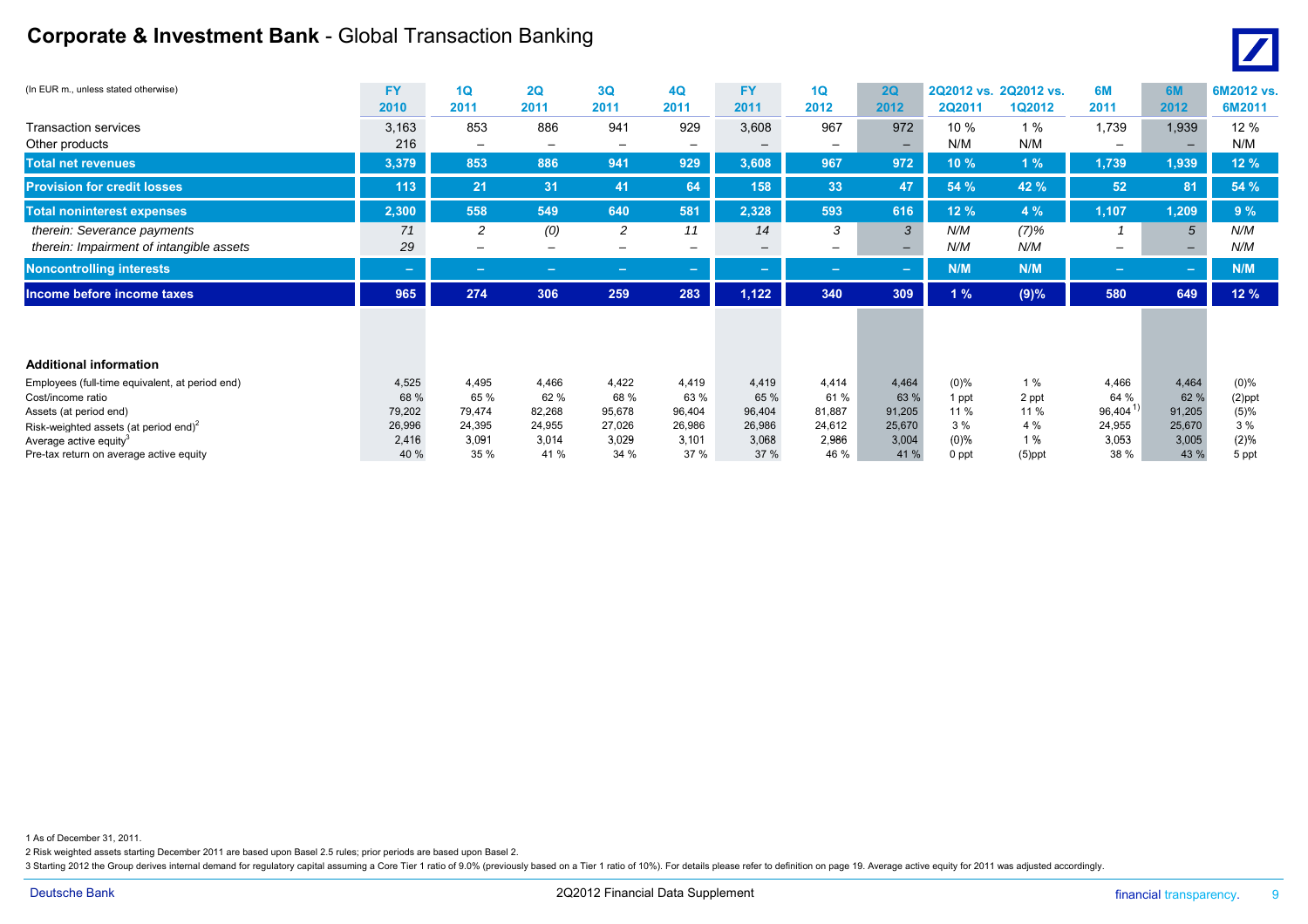#### **Private Clients and Asset Management**



| (In EUR m., unless stated otherwise)                                          | <b>FY</b><br>2010        | 1Q<br>2011        | 2Q<br>2011               | 3Q<br>2011        | <b>4Q</b><br>2011        | <b>FY</b><br>2011        | 1Q<br>2012        | 2Q<br>2012        | 2Q2011       | 2Q2012 vs. 2Q2012 vs.<br>1Q2012 | 6M<br>2011               | <b>6M</b><br>2012 | 6M2012 vs.<br>6M2011 |
|-------------------------------------------------------------------------------|--------------------------|-------------------|--------------------------|-------------------|--------------------------|--------------------------|-------------------|-------------------|--------------|---------------------------------|--------------------------|-------------------|----------------------|
| Discretionary portfolio management/fund management                            | 2,491                    | 598               | 614                      | 564               | 578                      | 2,354                    | 539               | 557               | (9)%         | 3 %                             | 1,212                    | 1,096             | (10)%                |
| Advisory/brokerage                                                            | 1,717                    | 520               | 443                      | 402               | 370                      | 1,735                    | 455               | 385               | (13)%        | (15)%                           | 963                      | 841               | (13)%                |
| Credit products                                                               | 2.628                    | 641               | 633                      | 659               | 652                      | 2.585                    | 647               | 655               | 4 %          | 1%                              | 1.274                    | 1.302             | 2%                   |
| Deposits and payment services                                                 | 2,102                    | 554               | 570                      | 566               | 555                      | 2,244                    | 617               | 580               | 2%           | (6)%                            | 1,124                    | 1,197             | 7%                   |
| Other products <sup>1</sup>                                                   | 872                      | 1,760             | 1,280                    | 1,110             | 1,309                    | 5,460                    | 1,125             | 1,138             | (11)%        | 1%                              | 3,040                    | 2,264             | (26)%                |
| <b>Total net revenues</b>                                                     | 9,810                    | 4,074             | 3,539                    | 3,302             | 3,464                    | 14,379                   | 3,384             | 3,316             | (6)%         | (2)%                            | 7,613                    | 6,700             | (12)%                |
| <b>Provision for credit losses</b>                                            | 785                      | 338               | 333                      | 370               | 322                      | 1,364                    | 194               | 257               | (23)%        | 32 %                            | 671                      | 451               | (33)%                |
| Compensation and benefits                                                     | 3,225                    | 1.252             | 1.102                    | 1.051             | 1.173                    | 4,577                    | 1,135             | 1,141             | 4 %          | 1%                              | 2,353                    | 2.276             | (3)%                 |
| therein: Severance payments                                                   | 122                      | 60                | (1)                      | 11                | 177                      | 248                      | 24                | 38                | N/M          | 60 %                            | 59                       | 61                | 4 %                  |
| General and administrative expenses                                           | 4,694                    | 1,428             | 1,371                    | 1,358             | 1,543                    | 5,700                    | 1,459             | 1,473             | 7%           | 1%                              | 2,799                    | 2,932             | 5 %                  |
| Policyholder benefits and claims                                              | $\mathbf 0$              | $\mathbf{0}$      | $\Omega$                 | $\Omega$          | 0                        | $\Omega$                 | 0                 | $\Omega$          | N/M          | N/M                             | $\Omega$                 |                   | N/M                  |
| Restructuring activities                                                      | $\overline{\phantom{m}}$ | -                 | $\overline{\phantom{0}}$ |                   | $\overline{\phantom{0}}$ | $\overline{\phantom{m}}$ | $\qquad \qquad$   | $\qquad \qquad -$ | N/M          | N/M                             | $\overline{\phantom{m}}$ |                   | N/M                  |
| Impairment of intangible assets                                               |                          |                   |                          |                   | $\overline{\phantom{a}}$ | $\overline{\phantom{m}}$ | 10                | $\qquad \qquad -$ | N/M          | N/M                             | —                        | 10                | N/M                  |
| <b>Total noninterest expenses</b>                                             | 7,919                    | 2,680             | 2,473                    | 2,409             | 2,716                    | 10,277                   | 2,604             | 2,614             | 6 %          | 0%                              | 5,152                    | 5,218             | 1%                   |
| <b>Noncontrolling interests</b>                                               | 6 <sup>1</sup>           | 78                | 49                       | 27                | 34                       | 189                      | 30                | 12                | (76)%        | (60)%                           | 127                      | 42                | (67)%                |
| Income before income taxes                                                    | 1,100                    | 978               | 684                      | 495               | 392                      | 2,549                    | 555               | 433               | (37)%        | (22)%                           | 1,662                    | 988               | (41)%                |
|                                                                               |                          |                   |                          |                   |                          |                          |                   |                   |              |                                 |                          |                   |                      |
| <b>Additional information</b>                                                 |                          |                   |                          |                   |                          |                          |                   |                   |              |                                 |                          |                   |                      |
| Employees (full-time equivalent, at period end)                               | 50,822                   | 50,409            | 50,186                   | 50,062            | 49,079                   | 49,079                   | 49,219            | 48,809            | (3)%         | (1)%                            | 50,186                   | 48,809            | (3)%                 |
| Cost/income ratio                                                             | 81%                      | 66 %              | 70 %                     | 73 %              | 78 %                     | 71 %                     | 77 %              | 79 %              | 9 ppt        | 2 ppt                           | 68 %                     | 78 %              | 10 ppt               |
| Assets (at period end)                                                        | 400,110                  | 397,800           | 383,702                  | 395,611           | 394,094                  | 394,094                  | 399,294           | 406,226           | 6 %          | 2%                              | 394,094 <sup>2)</sup>    | 406,226           | 3%                   |
| Risk-weighted assets (at period end) <sup>3</sup>                             | 123,613<br>9,906         | 119,915<br>19,641 | 114,506<br>19,468        | 117.077<br>19,188 | 111,816<br>19,316        | 111,816<br>19,393        | 110,557<br>19,222 | 110,877<br>19,331 | (3)%<br>(1)% | $0\%$<br>1%                     | 114,506<br>19,552        | 110,877<br>19,298 | (3)%<br>(1)%         |
| Average active equity <sup>4</sup><br>Pre-tax return on average active equity | 11 %                     | 20 %              | 14 %                     | 10 %              | 8 %                      | 13 %                     | 12 %              | 9%                | $(5)$ ppt    | $(3)$ ppt                       | 17 %                     | 10 %              | $(7)$ ppt            |
| Invested assets (at period end, in EUR bn.)                                   | 1,131                    | 1,112             | 1,109                    | 1,083             | 1,116                    | 1,116                    | 1,128             | 1,132             | 2%           | $0\%$                           | 1,109                    | 1,132             | 2%                   |
| Net new money (in EUR bn.)                                                    | $\mathbf{1}$             | 5                 | (0)                      | (10)              | 3                        | (2)                      | (10)              | (2)               | N/M          | N/M                             | 5                        | (11)              | N/M                  |

1 Includes revenues from Postbank since consolidation on December 3, 2010.

2 As of December 31, 2011.

3 Risk weighted assets starting December 2011 are based upon Basel 2.5 rules; prior periods are based upon Basel 2.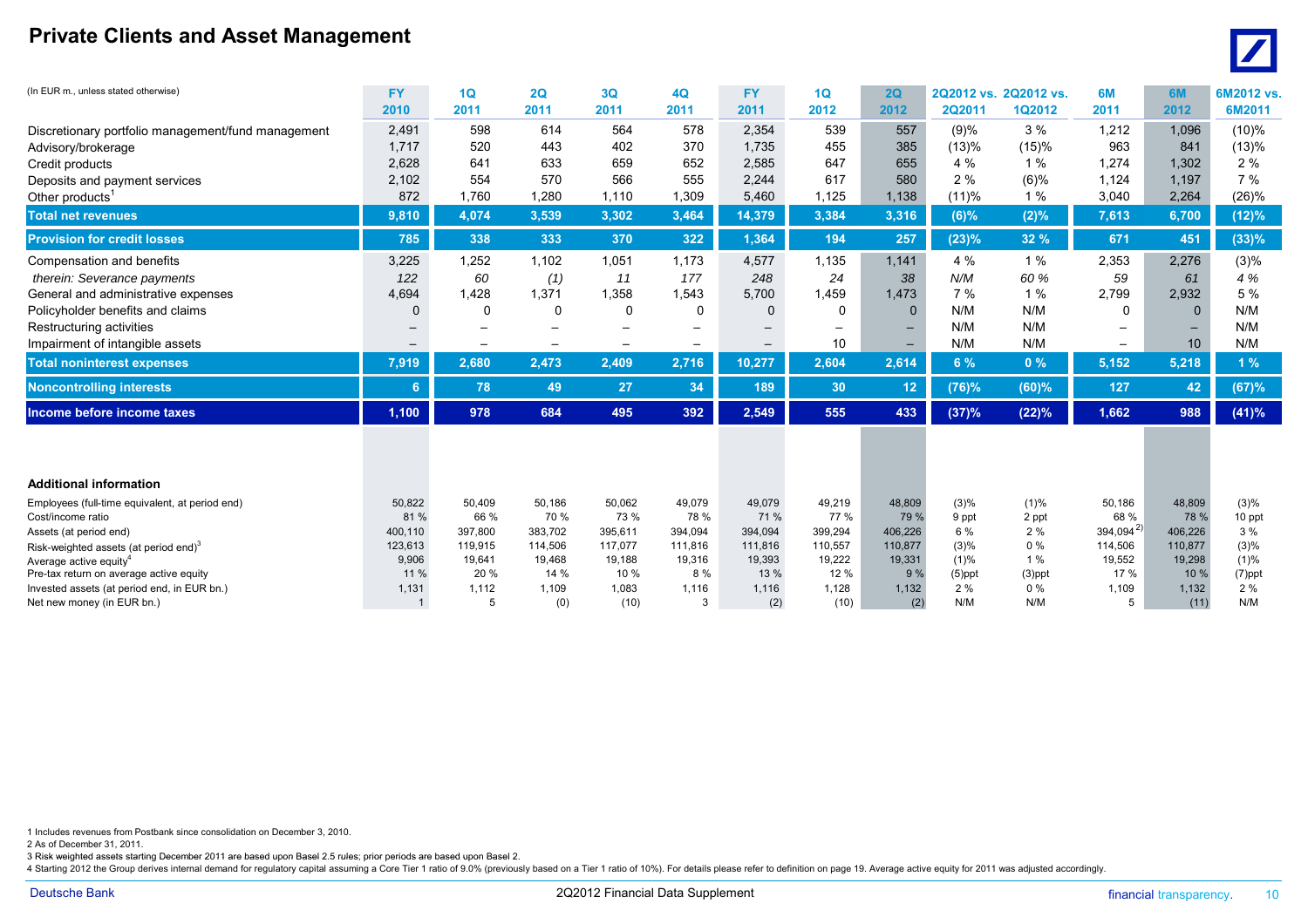#### **Private Clients and Asset Management** - Asset and Wealth Management **<sup>0</sup>**



| (In EUR m., unless stated otherwise)                                                    | <b>FY</b>        | 1Q                 | 2Q               | 3Q               | 4Q                 | <b>FY</b>        | 1Q               | 2Q               |               | 2Q2012 vs. 2Q2012 vs. | 6M               | 6M                 | 6M2012 vs.   |
|-----------------------------------------------------------------------------------------|------------------|--------------------|------------------|------------------|--------------------|------------------|------------------|------------------|---------------|-----------------------|------------------|--------------------|--------------|
|                                                                                         | 2010             | 2011               | 2011             | 2011             | 2011               | 2011             | 2012             | 2012             | <b>2Q2011</b> | 1Q2012                | 2011             | 2012               | 6M2011       |
| Discretionary portfolio management/fund management (AM)                                 | 1,733            | 416                | 441              | 404              | 425                | 1,686            | 384              | 400              | (9)%          | 4 %                   | 857              | 784                | (9)%         |
| Discretionary portfolio management/fund management (PWM)                                | 446              | 110                | 103              | 101              | 104                | 418              | 102              | 104              | 1%            | 2%                    | 213              | 206                | (4)%         |
| Discretionary portfolio management/fundmanagement                                       | 2,178            | 526                | 544              | 505              | 529                | 2,104            | 486              | 504              | (7)%          | 4 %                   | 1,070            | 990                | (8)%         |
| Advisory/brokerage (PWM)                                                                | 830              | 230                | 209              | 206              | 176                | 821              | 199              | 204              | (2)%          | 3 %                   | 439              | 403                | (8)%         |
| Credit products (PWM)                                                                   | 376              | 94                 | 96               | 106              | 82                 | 378              | 102              | 101              | 6 %           | (0)%                  | 190              | 203                | 7%           |
| Deposits and payment services (PWM)                                                     | 138              | 35                 | 38               | 43               | 42                 | 157              | 67               | 57               | 52 %          | (15)%                 | 73               | 125                | 71 %         |
| Other products (AM)                                                                     | (26)             | 26                 | 11               | (7)              | 28                 | 58               | (4)              | (4)              | N/M           | (9)%                  | 37               | (8)                | N/M          |
| Other products (PWM)                                                                    | 179              | 91                 | 78               | 23               | 52                 | 244              | 34               | 28               | (64)%         | (17)%                 | 169              | 62                 | (63)%        |
| <b>Other products</b>                                                                   | 152              | 116                | 90               | 16               | 80                 | 302              | 29               | 24               | (73)%         | (18)%                 | 206              | 54                 | (74)%        |
| <b>Total net revenues</b>                                                               | 3,674            | 1,002              | 976              | 876              | 909                | 3,762            | 883              | 891              | (9)%          | $1\%$                 | 1,978            | 1,774              | $(10)\%$     |
| <b>Provision for credit losses</b>                                                      | 39               | 19                 | 13               | 11               | 11                 | 55               | $\mathbf{0}$     | 14               | 3%            | N/M                   | 32               | 14                 | (56)%        |
| <b>Total noninterest expenses</b>                                                       | 3,426            | 792                | 737              | 680              | 733                | 2,941            | 739              | 843              | 14 %          | 14 %                  | 1,528            | 1,582              | 4%           |
| therein: Severance payments                                                             | 89               | 12                 | 5                | (0)              | 9                  | 27               | $\mathbf{1}$     | 6                | 14 %          | N/M                   | 17               | 7                  | (58)%        |
| therein: Policyholder benefits and claims                                               | 0                | 0                  | 0                | $\theta$         | 0                  | 0                | 0                | $\mathcal{O}$    | N/M           | N/M                   | 0                | $\boldsymbol{0}$   | N/M          |
| <b>Noncontrolling interests</b>                                                         | (1)              | 1                  | (1)              | (1)              | (1)                | (1)              | -1               | (1)              | (15)%         | N/M                   | $\mathbf{0}$     | $\mathbf{0}$       | N/M          |
| Income before income taxes                                                              | 210              | 190                | 227              | 186              | 165                | 767              | 142              | 35               | (85)%         | (76)%                 | 417              | 177                | (57)%        |
| <b>Additional information AWM</b>                                                       |                  |                    |                  |                  |                    |                  |                  |                  |               |                       |                  |                    |              |
| Employees (full-time equivalent, at period end)                                         | 7,003            | 6,854              | 6,809            | 6,852            | 6,919              | 6,919            | 6,911            | 6,900            | 1%            | $(0)\%$               | 6,809            | 6,900              | 1%           |
| Cost/income ratio                                                                       | 93 %             | 79 %               | 75 %             | 78 %             | 81%                | 78 %             | 84 %             | 95 %             | 20 ppt        | 11 ppt                | 77 %             | 89 %               | 12 ppt       |
| Assets (at period end)                                                                  | 53,141<br>19,124 | 52,998<br>18,014   | 52,365<br>17,486 | 59,026<br>17,692 | 58,601<br>16,344   | 58,601<br>16,344 | 56,644<br>15,811 | 60,217<br>15,655 | 15 %<br>(10)% | 6 %<br>(1)%           | 58,601<br>17,486 | 60,217<br>15,655   | 3%<br>(10)%  |
| Risk-weighted assets (at period end) <sup>2</sup><br>Average active equity <sup>®</sup> | 5,314            | 5,876              | 5,613            | 5,558            | 5,712              | 5,694            | 5,732            | 5,803            | 3%            | 1%                    | 5,733            | 5,784              | 1%           |
| Pre-tax return on average active equity                                                 | 4 %              | 13 %               | 16 %             | 13 %             | 12 %               | 13 %             | 10 %             | 2%               | $(14)$ ppt    | $(8)$ ppt             | 15 %             | 6 %                | $(9)$ ppt    |
| Invested assets (at period end, in EUR bn.)                                             | 825              | 799                | 797              | 780              | 813                | 813              | 820              | 831              | 4 %           | 1%                    | 797              | 831                | 4 %          |
| Net new money (in EUR bn.)                                                              | (1)              | (2)                | (0)              | (12)             | 5                  | (9)              | (8)              |                  | N/M           | N/M                   | (2)              | (7)                | N/M          |
| <b>Breakdown of AWM by business</b>                                                     |                  |                    |                  |                  |                    |                  |                  |                  |               |                       |                  |                    |              |
| <b>Asset Management</b>                                                                 |                  |                    |                  |                  |                    |                  |                  |                  |               |                       |                  |                    |              |
| Total net revenues<br>Provision for credit losses                                       | 1,706            | 441<br>$\mathbf 0$ | 453<br>$\Omega$  | 397<br>(1)       | 453<br>$\mathbf 0$ | 1,744<br>(0)     | 380<br>(0)       | 396<br>$\Omega$  | (13)%<br>N/M  | 4 %<br>N/M            | 894<br>$\Omega$  | 775<br>$\mathbf 0$ | (13)%<br>N/M |
| Total noninterest expenses                                                              | 1,439            | 366                | 328              | 281              | 322                | 1,298            | 325              | 366              | 12 %          | 13 %                  | 694              | 692                | $(0)$ %      |
| Noncontrolling interests                                                                | (1)              | $\mathbf 1$        | (0)              | (0)              | (1)                | (0)              | (0)              | (0)              | N/M           | N/M                   | $\overline{1}$   | (1)                | N/M          |
| Income before income taxes                                                              | 268              | 75                 | 124              | 117              | 131                | 446              | 54               | 30               | (76)%         | (45)%                 | 199              | 84                 | (58)%        |
| Invested assets (at period end, in EUR bn.)<br>Net new money (in EUR bn.)               | 550<br>(1)       | 529<br>(5)         | 523<br>(5)       | 516<br>(11)      | 544<br>8           | 544<br>(13)      | 542<br>(10)      | 547<br>(6)       | 5 %<br>N/M    | 1%<br>N/M             | 523<br>(10)      | 547<br>(15)        | 5 %<br>N/M   |
|                                                                                         |                  |                    |                  |                  |                    |                  |                  |                  |               |                       |                  |                    |              |
| Private Wealth Management <sup>4</sup><br>Total net revenues                            | 1,968            | 561                | 523              | 479              | 456                | 2,018            | 503              | 495              |               | (2)%                  | 1,084            | 998                | $(8)\%$      |
| Provision for credit losses                                                             | 38               | 19                 | 13               | 12               | 11                 | 55               | 0                | 14               | (5)%<br>4 %   | N/M                   | 32               | 14                 | (56)%        |
| Total noninterest expenses                                                              | 1,987            | 426                | 408              | 398              | 411                | 1,644            | 414              | 477              | 17 %          | 15 %                  | 835              | 891                | 7 %          |
| Noncontrolling interests                                                                | (1)              | (0)                | (1)              | (0)              | (0)                | (1)              | $\overline{1}$   | (0)              | (80)%         | N/M                   | (1)              |                    | N/M          |
| Income (loss) before income taxes                                                       | (57)             | 116                | 102              | 69               | 34                 | 321              | 88               | 5                | (95)%         | (95)%                 | 218              | 93                 | (57)%        |
| Invested assets (at period end, in EUR bn.)                                             | 275              | 271                | 274              | 264              | 269                | 269              | 278              | 284              | 4 %           | 2%                    | 274              | 284                | 4 %          |
| Net new money (in EUR bn.)                                                              |                  | 3                  | .5               | (1)              | (3)                | $\overline{4}$   | $\overline{2}$   | 6                | N/M           | N/M                   | 8                | 8                  | N/M          |

1 As of December 31, 2011.

2 Risk weighted assets starting December 2011 are based upon Basel 2.5 rules; prior periods are based upon Basel 2.

3 Starting 2012 the Group derives internal demand for regulatory capital assuming a Core Tier 1 ratio of 9.0% (previously based on a Tier 1 ratio of 10%). For details please refer to definition on page 19. Average active e 4 Sal Oppenheim is consolidated starting 2010; Sal Oppenheim's 2010 results reflect de-risking and reorganisation measures, totaling EUR (244) m in FY2010.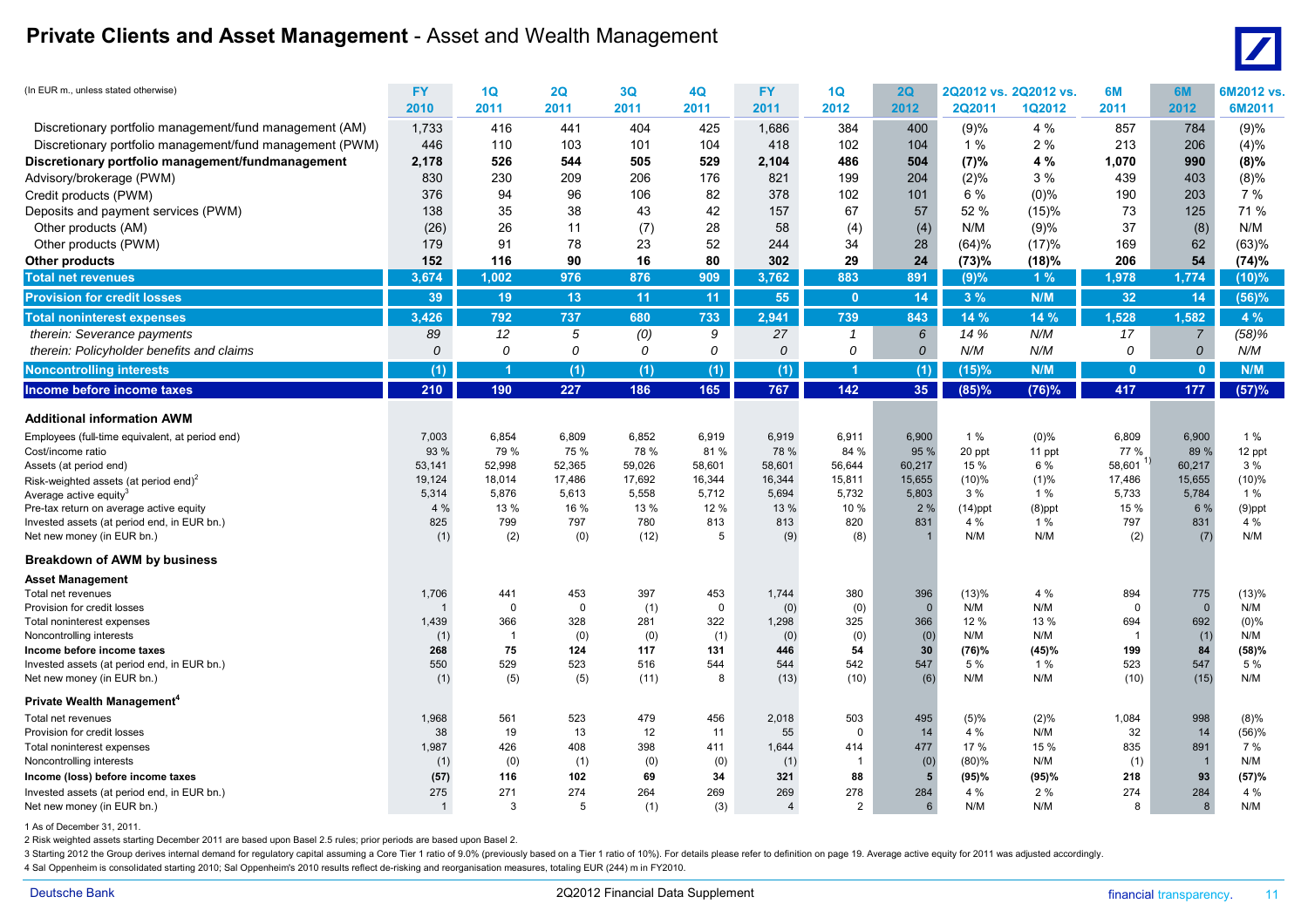#### **Private Clients and Asset Management - Private & Business Clients**



| (In EUR m., unless stated otherwise)                                 | <b>FY</b><br>2010     | 1Q<br>2011     | 2Q<br>2011     | 3Q<br>2011     | <b>4Q</b><br>2011 | <b>FY</b><br>2011 | 1Q<br>2012     | 2Q<br>2012      | <b>2Q2011</b> | 2Q2012 vs. 2Q2012 vs.<br><b>1Q2012</b> | 6M<br>2011            | 6M<br>2012      | 6M2012 vs.<br>6M2011 |
|----------------------------------------------------------------------|-----------------------|----------------|----------------|----------------|-------------------|-------------------|----------------|-----------------|---------------|----------------------------------------|-----------------------|-----------------|----------------------|
| Discretionary portfolio management/fund management                   | 313                   | 72             | 69             | 60             | 49                | 251               | 54             | 53              | (24)%         | (2)%                                   | 142                   | 106             | (25)%                |
| Advisory/brokerage                                                   | 887                   | 290            | 234<br>537     | 196<br>553     | 194               | 914               | 257            | 181<br>554      | (23)%<br>3 %  | (29)%                                  | 524                   | 438             | (16)%                |
| Credit products<br>Deposits and payment services                     | 2,253<br>1,964        | 547<br>519     | 532            | 523            | 570<br>513        | 2,207<br>2,087    | 545<br>550     | 523             | (2)%          | 2%<br>(5)%                             | 1,084<br>1,051        | 1,099<br>1,073  | 1%<br>$2\%$          |
|                                                                      | 720                   | 1.644          | 1,191          | 1,094          | 1,229             | 5,158             | 1,096          | 1,114           | (6)%          | 2%                                     | 2.834                 | 2.210           | (22)%                |
| Other products <sup>1</sup><br><b>Total net revenues</b>             | 6,136                 | 3,072          | 2,563          | 2,426          | 2,556             | 10,617            | 2,501          | 2,425           | (5)%          | (3)%                                   | 5,635                 | 4,926           | (13)%                |
| <b>Provision for credit losses</b>                                   | 746                   | 320            | 320            | 359            | 311               | 1,309             | 194            | 243             | (24)%         | 25 %                                   | 639                   | 437             | (32)%                |
| Memo: Impact of releases of certain Postbank allowances <sup>2</sup> | 47                    | 117            | 82             | 111            | 91                | 402               | 36             | 18              | (78)%         | (49)%                                  | 200                   | 54              | (73)%                |
| <b>Total noninterest expenses</b>                                    | 4,493                 | 1,888          | 1,736          | 1,729          | 1,983             | 7,336             | 1,865          | 1,771           | 2%            | (5)%                                   | 3,624                 | 3,636           | $0\%$                |
| therein: Severance payments                                          | 33                    | 48             | (6)            | 11             | 168               | 221               | 22             | 32              | N/M           | 43 %                                   | 42                    | 54              | 30 %                 |
| <b>Noncontrolling interests</b>                                      | 8                     | 77             | 50             | 28             | 35                | 190               | 29             | 13              | (75)%         | (57)%                                  | 127                   | 42              | (67)%                |
| Income before income taxes                                           | 890                   | 788            | 458            | 310            | 227               | 1,782             | 413            | 398             | (13)%         | (4)%                                   | 1,245                 | 811             | (35)%                |
|                                                                      |                       |                |                |                |                   |                   |                |                 |               |                                        |                       |                 |                      |
| <b>Additional information PBC</b>                                    |                       |                |                |                |                   |                   |                |                 |               |                                        |                       |                 |                      |
| Employees (full-time equivalent, at period end)                      | 43,819                | 43,555<br>61%  | 43,377<br>68 % | 43,210<br>71 % | 42,160<br>78 %    | 42,160            | 42,307<br>75 % | 41,909          | (3)%          | (1)%                                   | 43,377                | 41,909          | (3)%                 |
| Cost/income ratio<br>Assets (at period end)                          | 73 %<br>346,998       | 344,825        | 331,361        | 336,613        | 335,516           | 69 %<br>335,516   | 342,673        | 73 %<br>346,034 | 5 ppt<br>4 %  | $(2)$ ppt<br>1%                        | 64 %<br>$335,516^{3}$ | 74 %<br>346,034 | 10 ppt<br>3%         |
| Risk-weighted assets (at period end) <sup>4</sup>                    | 104,488               | 101,902        | 97,020         | 99,385         | 95,472            | 95,472            | 94,746         | 95,222          | (2)%          | 1%                                     | 97,020                | 95,222          | (2)%                 |
| Average active equity <sup>b</sup>                                   | 4,592                 | 13,765         | 13,855         | 13,629         | 13,604            | 13,700            | 13,490         | 13,528          | (2)%          | 0%                                     | 13,820                | 13,514          | (2)%                 |
| Pre-tax return on average active equity                              | 19 %                  | 23 %           | 13 %           | 9 %            | 7 %               | 13 %              | 12 %           | 12 %            | $(1)$ ppt     | 0 ppt                                  | 18 %                  | 12 %            | $(6)$ ppt            |
| Invested assets (at period end, in EUR bn.)                          | 306                   | 313            | 313            | 303            | 304               | 304               | 308            | 301             | (4)%          | (2)%                                   | 313                   | 301             | (4)%                 |
| Net new money (in EUR bn.)                                           | 2                     | $\overline{7}$ | 0              | $\overline{2}$ | (2)               | 8                 | (1)            | (3)             | N/M           | N/M                                    | $\overline{7}$        | (4)             | N/M                  |
| Breakdown of PBC by business unit                                    |                       |                |                |                |                   |                   |                |                 |               |                                        |                       |                 |                      |
| <b>Advisory Banking Germany</b> <sup>6</sup>                         |                       |                |                |                |                   |                   |                |                 |               |                                        |                       |                 |                      |
| Total net revenues                                                   | 4,059                 | 1,038          | 926            | 961            | 947               | 3,873             | 1,031          | 944             | 2%            | (8)%                                   | 1,964                 | 1,976           | 1%                   |
| Provision for credit losses<br>Total noninterest expenses            | 357<br>3,040          | 50<br>757      | 83<br>719      | 73<br>756      | 62<br>799         | 268<br>3,032      | 5<br>835       | 59<br>761       | (29)%<br>6 %  | N/M<br>(9)%                            | 133<br>1,477          | 64<br>1,596     | (52)%<br>8 %         |
| Income before income taxes                                           | 663                   | 231            | 124            | 132            | 85                | 572               | 191            | 125             | 1%            | (35)%                                  | 355                   | 316             | (11)%                |
| <b>Advisory Banking International</b>                                |                       |                |                |                |                   |                   |                |                 |               |                                        |                       |                 |                      |
| Total net revenues                                                   | 1,663                 | 707            | 464            | 457            | 474               | 2,102             | 497            | 488             | 5 %           | (2)%                                   | 1,171                 | 985             | (16)%                |
| Provision for credit losses                                          | 333                   | 63             | 55             | 91             | 71                | 280               | 64             | 77              | 41 %          | 19 %                                   | 118                   | 141             | 19 %                 |
| Total noninterest expenses<br>Income (loss) before income taxes      | 1,175<br>155          | 345<br>298     | 304<br>105     | 253<br>113     | 352<br>51         | 1,255<br>567      | 306<br>127     | 302<br>109      | (1)%<br>4 %   | (1)%<br>(14)%                          | 650<br>403            | 608<br>236      | (6)%<br>(41)%        |
| Consumer Banking Germany                                             |                       |                |                |                |                   |                   |                |                 |               |                                        |                       |                 |                      |
| Total net revenues                                                   | 414                   | 1,327          | 1,173          | 1,008          | 1,134             | 4,642             | 972            | 993             | (15)%         | 2%                                     | 2,500                 | 1,965           | (21)%                |
| Provision for credit losses                                          | 56                    | 206            | 182            | 195            | 178               | 761               | 125            | 108             | (41)%         | (14)%                                  | 388                   | 233             | (40)%                |
| Total noninterest expenses<br>Noncontrolling interests               | 278<br>$\overline{7}$ | 785<br>77      | 712<br>50      | 720<br>28      | 831<br>35         | 3,049<br>190      | 723<br>29      | 708<br>13       | (1)%<br>(75)% | (2)%<br>(57)%                          | 1,497<br>127          | 1,431<br>42     | (4)%<br>(67)%        |
| Income before income taxes                                           | 72                    | 258            | 229            | 65             | 90                | 643               | 95             | 165             | (28)%         | 74 %                                   | 487                   | 259             | (47)%                |

1 Includes revenues from Postbank since consolidation on December 3, 2010.

2 The impact of releases of certain allowances relates to loan loss allowances which were established by Postbank prior to change of control. Releases of such allowances reduce provision for credit losses in Postbank's sta

At the consolidated level of DB Group / PBC, these releases lead to an increase in interest income (because the underlying loans were consolidated at their respective fair value at change of control).

3 As of December 31, 2011.

4 Risk weighted assets starting December 2011 are based upon Basel 2.5 rules; prior periods are based upon Basel 2.

5 Starting 2012 the Group derives internal demand for regulatory capital assuming a Core Tier 1 ratio of 9.0% (previously based on a Tier 1 ratio of 10%). For details please refer to definition on page 19. Average active e

6 Includes costs related to Postbank integration.

7 Postbank (incl. PPA, noncontrolling interest and other transaction-related components).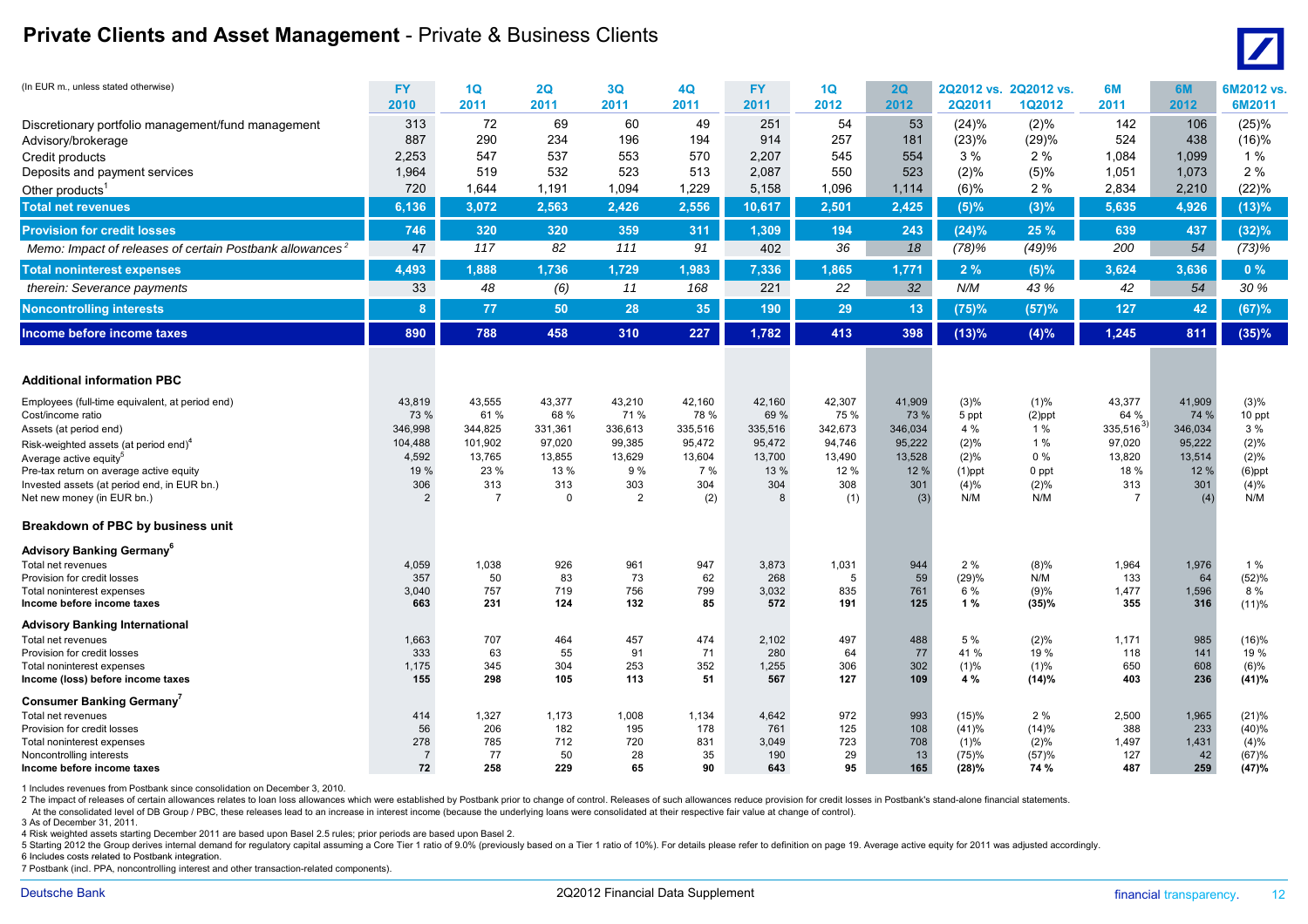#### **Corporate Investments │ Consolidation & Adjustments**



| (In EUR m., unless stated otherwise) |      | <b>2Q</b> | 3 <sub>O</sub> | 40   |      | 10 <sup>°</sup> | 2Q   |               | 2Q2012 vs. 2Q2012 vs. | 6M   |      | $^{\circ}$ 6M2012 vs. |
|--------------------------------------|------|-----------|----------------|------|------|-----------------|------|---------------|-----------------------|------|------|-----------------------|
|                                      | 2010 | 2011      | 2011           | 2011 | 2011 | 2012            | 2012 | <b>2Q2011</b> | <b>1Q2012</b>         | 2011 | 2012 | 6M2011                |
| <b>Corporate Investments</b>         |      |           |                |      |      |                 |      |               |                       |      |      |                       |

| <b>Net revenues</b>                             | (1,796) | 180                      | 194                      | 213    | (193)                    | 394                      |                          | 262                      | 35%   | N/M   | 374                      | 266                      | (29)%   |
|-------------------------------------------------|---------|--------------------------|--------------------------|--------|--------------------------|--------------------------|--------------------------|--------------------------|-------|-------|--------------------------|--------------------------|---------|
| <b>Provision for credit losses</b>              | 0)      |                          |                          |        | 8                        | 14                       |                          |                          | (43)% | 34%   |                          |                          | (27)%   |
| Compensation and benefits                       | 180     | 39                       | 43                       | 43     | 104                      | 230                      | 37                       | 38                       | (12)% | 1%    | 82                       | 75                       | (9)%    |
| General and administrative expenses             | 787     | 304                      | 286                      | 256    | 416                      | 1,263                    | 275                      | 292                      | 2%    | 6 %   | 590                      | 567                      | (4)%    |
| Restructuring activities                        | -       | $\overline{\phantom{0}}$ |                          | -      | $\overline{\phantom{0}}$ |                          | $\overline{\phantom{0}}$ | $-$                      | N/M   | N/M   | $\overline{\phantom{0}}$ | $\overline{\phantom{0}}$ | N/M     |
| Impairment of intangible assets                 | $-$     | $\overline{\phantom{0}}$ | $\overline{\phantom{0}}$ | –      | $\overline{\phantom{a}}$ | $\overline{\phantom{0}}$ | $\overline{\phantom{0}}$ | $\overline{\phantom{0}}$ | N/M   | N/M   |                          | $\overline{\phantom{0}}$ | N/M     |
| <b>Total noninterest expenses</b>               | 967     | 344                      | 329                      | 299    | 520                      | 1.492                    | 312                      | 330                      | 0%    | 6%    | 673                      | 642                      | $(5)\%$ |
| <b>Noncontrolling interests</b>                 | (2)     | (0)                      | (1)                      | (1)    | $\mathbf{0}$             | (2)                      | (7)                      |                          | (92)% | (99)% | (1)                      | 7).                      | N/M     |
| Income (loss) before income taxes               | (2,760) | (165)                    | (139)                    | (85)   | (722)                    | (1, 111)                 | (303)                    | (70)                     | (50)% | (77)% | (304)                    | (373)                    | 23 %    |
| <b>Additional information</b>                   |         |                          |                          |        |                          |                          |                          |                          |       |       |                          |                          |         |
| Employees (full-time equivalent, at period end) | 1,553   | 1,469                    | 1.443                    | 1.474  | 1,389                    | 1,389                    | 1,237                    | 1.177                    | (18)% | (5)%  | 1,443                    | 1,177                    | (18)%   |
| Assets (at period end)                          | 30,138  | 32,916                   | 31,906                   | 32,663 | 25,203                   | 25,203                   | 22,946                   | 23,412                   | (27)% | 2%    | 25,2031                  | 23,412                   | (7)%    |
| Risk-weighted assets (at period end) $2$        | 8,794   | 14,055                   | 13.258                   | 13.532 | 11,848                   | 11,848                   | 10,811                   | 11,660                   | (12)% | 8 %   | 13,258                   | 11,660                   | (12)%   |
| Average active equity <sup>3</sup>              | 2,243   | 1.399                    | 1.469                    | 1.429  | 1.429                    | 1,420                    | 1,300                    | 1,242                    | (15)% | (4)%  | 1,424                    | 1,267                    | (11)%   |

#### **Consolidation & Adjustments**

| <b>Net revenues</b>                                                      | (377   | (476)                    | (56)   | 258    | 236                          | (38)   | (382)                    | (55)   | (1)%  | (86)% | (532)        | (437)  | (18)% |
|--------------------------------------------------------------------------|--------|--------------------------|--------|--------|------------------------------|--------|--------------------------|--------|-------|-------|--------------|--------|-------|
| <b>Provision for credit losses</b>                                       |        | (0)                      | (0)    | (0)    | (0)                          | '1)    |                          |        | N/M   | N/M   | (0)          |        | N/M   |
| <b>Total noninterest expenses</b>                                        | 10     | (34)                     | 41     | 89     | 156'                         | 253    | 79                       | 29     | (29)% | (63)% |              | 108    | N/M   |
| therein: Severance payments                                              | 175    | 12                       | 23     | 17     | 49                           | 100    | 35                       | 46     | 99 %  | 32 %  | 35           | 81     | 132 % |
| therein: Policyholder benefits and claims                                | (0)    | $\overline{\phantom{0}}$ | (0)    | (0)    | $\qquad \qquad \blacksquare$ | (0)    | $\overline{\phantom{0}}$ | -      | N/M   | N/M   | (0)          |        | N/M   |
| <b>Noncontrolling interests</b>                                          | 24)    | (89)                     | (54)   | (34)   | (37)                         | (213)  | (29)                     | (15)   | (72)% | (48)% | (142)        | (45)   | (69)% |
| Income (loss) before income taxes                                        | (363)  | (353)                    | (43)   | 202    | 117                          | (77)   | (431)                    | (69)   | 61 %  | (84)% | (396)        | (501)  | 26 %  |
| <b>Additional information</b>                                            |        |                          |        |        |                              |        |                          |        |       |       |              |        |       |
| Employees Infrastructure functions (full-time equivalent, at period end) | 34,074 | 34.605                   | 34.752 | 35.172 | 35,342                       | 35,342 | 35,554                   | 36,126 | 4 %   | 2%    | 34.752       | 36,126 | 4%    |
| Assets (at period end)                                                   | 11,348 | 11.136                   | 10.239 | 10.719 | 11,154                       | 11.154 | 8.642                    | 10,602 | 4 %   | 23 %  | $11.154^{1}$ | 10,602 | (5)%  |
| Risk-weighted assets (at period end) <sup>2</sup>                        | 2,683  | 2.367                    | 2.137  | 1.977  | 1,884                        | 1,884  | 1.777                    | 2,764  | 29 %  | 56 %  | 2,137        | 2,764  | 29 %  |
| Average active equity <sup>®</sup>                                       | 7.848  | 1.536                    | 3.156  | 4.581  | 6.114                        | 3,850  | 3,709                    | 4,419  | 40 %  | 19 %  | 2.311        | 4,024  | 74 %  |

1 As of December 31, 2011.

2 Risk weighted assets starting December 2011 are based upon Basel 2.5 rules; prior periods are based upon Basel 2.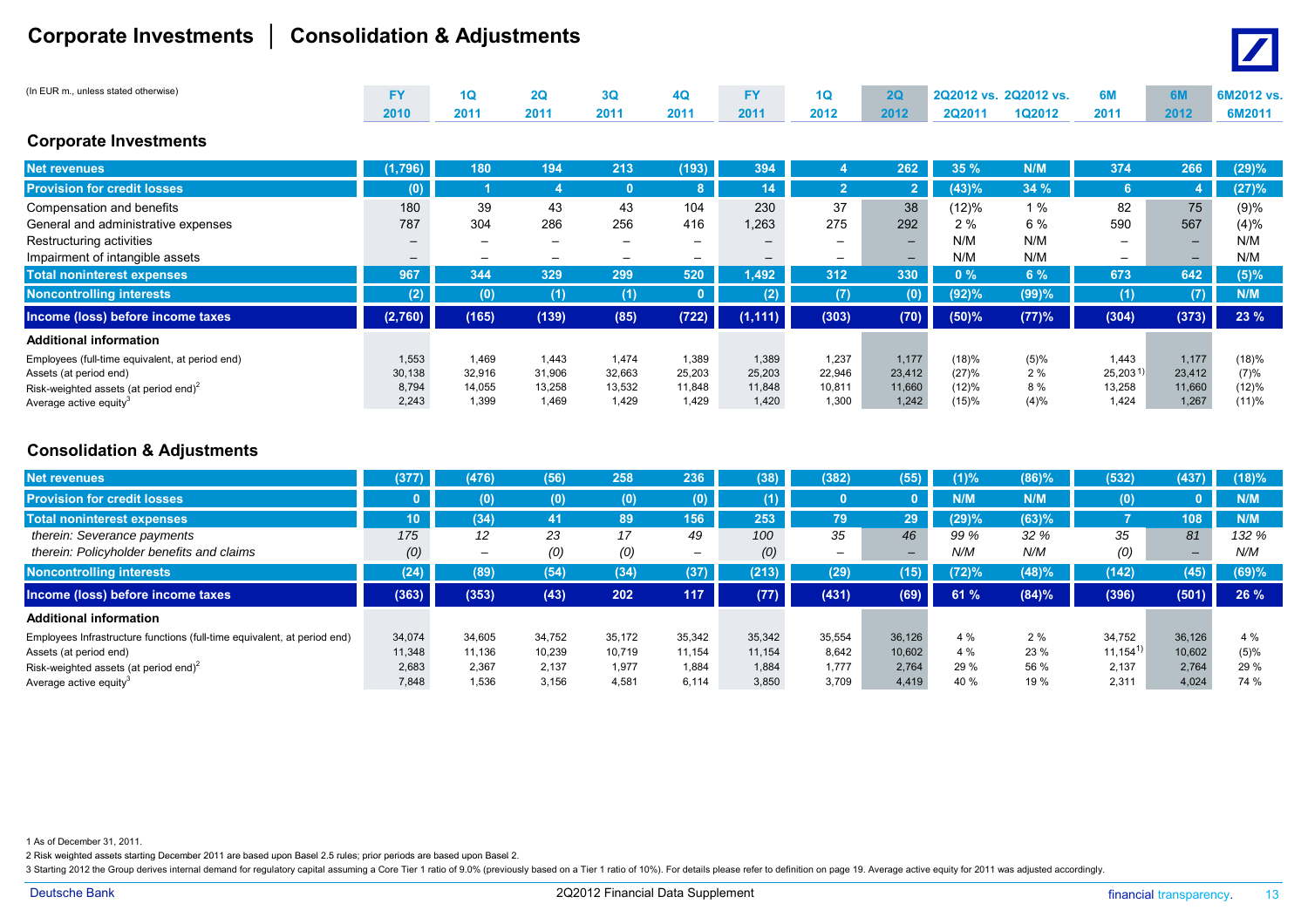#### **Credit risk** $\mathbf{D}$



1 Includes provision for loan losses and provision for off-balance sheet positions.

2 Impaired loan coverage ratio: balance of the allowance for loan losses as a percentage of impaired loans (both at period end).

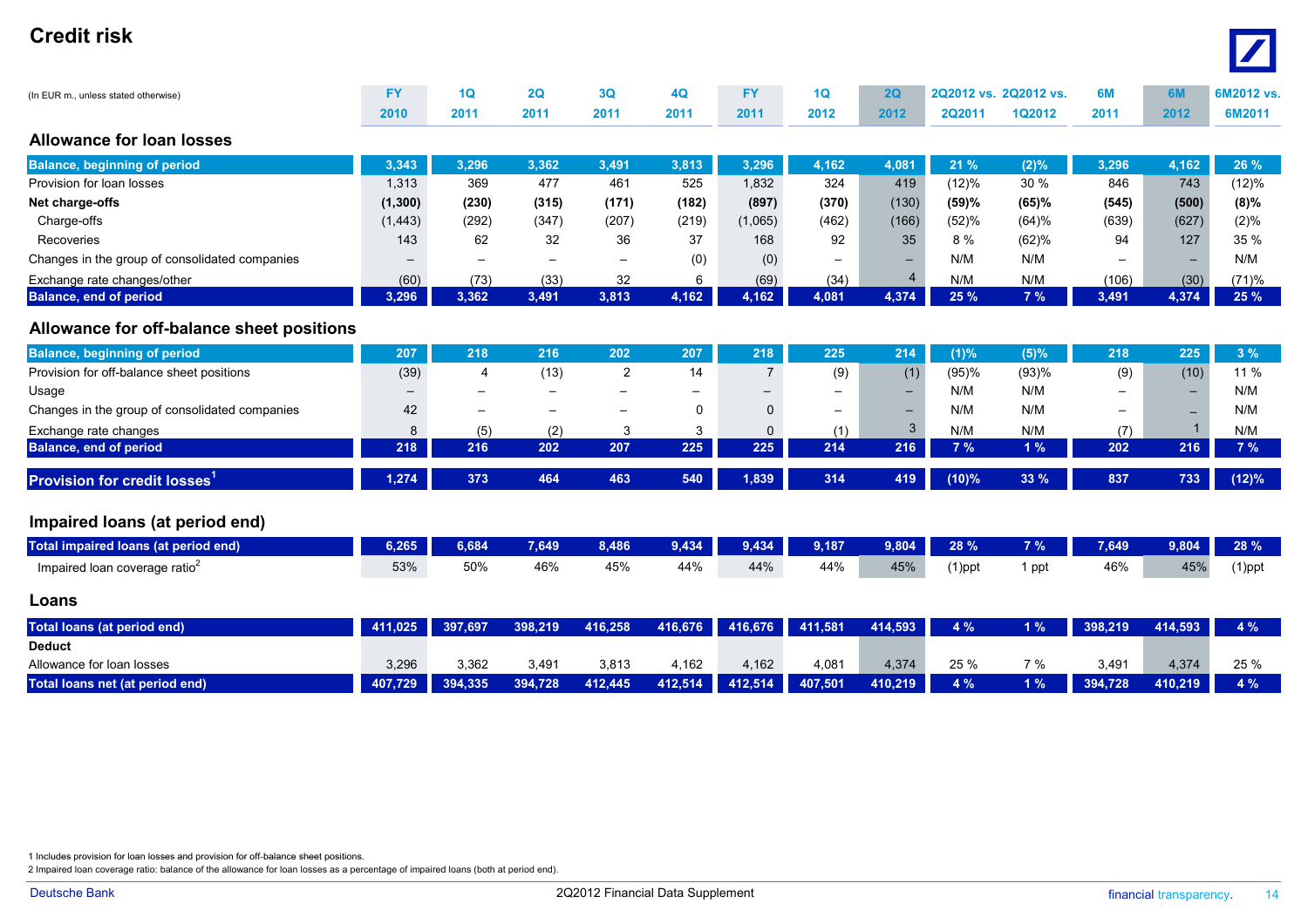#### **Regulatory capital and market risk** <sup>0</sup>



| (In EUR m., unless stated otherwise)                             | <b>Dec 31,</b><br>2010   | Mar 31,<br>2011          | <b>Jun 30,</b><br>2011   | Sep 30,<br>2011 | Dec 31,<br>2011   | <b>Mar 31,</b><br>2012 | <b>Jun 30,</b><br>2012 | Jun 30, 2012 vs.<br>Dec 31, 2011 |
|------------------------------------------------------------------|--------------------------|--------------------------|--------------------------|-----------------|-------------------|------------------------|------------------------|----------------------------------|
| <b>Regulatory capital</b>                                        |                          |                          |                          |                 |                   |                        |                        |                                  |
| Core Tier 1 capital <sup>1,2</sup>                               | 29,972                   | 31,580                   | 32,517                   | 34,090          | 36,313            | 37,003                 | 37,833                 | 4 %                              |
| Tier 1 capital $1,2$                                             | 42,565                   | 43,802                   | 44,658                   | 46,638          | 49,047            | 49,419                 | 50,618                 | 3%                               |
| Tier 2 capital                                                   | 6,123                    | 4,982                    | 5,336                    | 5,175           | 6,179             | 5,764                  | 5,406                  | (13)%                            |
| Available Tier 3 capital                                         | $\qquad \qquad -$        | $\overline{\phantom{m}}$ | $\overline{\phantom{m}}$ | —               | $\qquad \qquad -$ |                        |                        | N/M                              |
| Total regulatory capital <sup>1,2</sup>                          | 48,688                   | 48,784                   | 49,994                   | 51,814          | 55,226            | 55,183                 | 56,024                 | 1%                               |
|                                                                  |                          |                          |                          |                 |                   |                        |                        |                                  |
| Risk-weighted assets and capital adequacy ratios <sup>1,2</sup>  |                          |                          |                          |                 |                   |                        |                        |                                  |
| Risk-weighted assets                                             | 346,204                  | 327,874                  | 319,669                  | 337,618         | 381,246           | 368,422                | 372,635                | (2)%                             |
| Core Tier 1 capital ratio                                        | 8.7%                     | 9.6%                     | 10.2%                    | 10.1%           | 9.5%              | 10.0%                  | 10.2 %                 | $0.7$ ppt                        |
| Tier 1 capital ratio                                             | 12.3 %                   | 13.4 %                   | 14.0 %                   | 13.8%           | 12.9 %            | 13.4 %                 | 13.6 %                 | $0.7$ ppt                        |
| Total capital ratio                                              | 14.1 %                   | 14.9 %                   | 15.6%                    | 15.3 %          | 14.5 %            | 15.0 %                 | 15.0 %                 | $0.5$ ppt                        |
| Value-at-risk of trading units (excluding Postbank) <sup>3</sup> |                          |                          |                          |                 |                   |                        |                        |                                  |
|                                                                  |                          |                          |                          |                 |                   |                        |                        |                                  |
| Average <sup>5</sup>                                             | 95.6                     | 80.5                     | 77.9                     | 77.3            | 71.8              | 55.0                   | 55.7                   | (22)%                            |
| Maximum <sup>5</sup>                                             | 126.4                    | 94.3                     | 94.3                     | 94.3            | 94.3              | 65.8                   | 76.2                   | (19)%                            |
| Minimum <sup>5</sup>                                             | 67.5                     | 69.2                     | 68.8                     | 68.8            | 44.9              | 47.3                   | 43.0                   | (4)%                             |
| Period-end                                                       | 70.9                     | 76.9                     | 71.7                     | 80.3            | 50.0              | 65.8                   | 54.6                   | 9%                               |
| Value-at-risk of Postbank's trading book <sup>3,4</sup>          |                          |                          |                          |                 |                   |                        |                        |                                  |
| Average <sup>5</sup>                                             | $-$                      | $2.0\,$                  | 2.3                      | 2.8             | 3.2               | 4.9                    | 4.6                    | 43 %                             |
| Maximum <sup>5</sup>                                             | $\qquad \qquad -$        | 2.8                      | 8.2                      | 8.2             | 8.2               | 5.9                    | $5.9\,$                | (28)%                            |
| Minimum <sup>5</sup>                                             | $\overline{\phantom{0}}$ | 1.1                      | 1.1                      | 1.1             | 1.1               | 3.3                    | 3.3                    | 196 %                            |
| Period-end                                                       | 2.0                      | 2.4                      | 1.9                      | 4.0             | 3.9               | 4.2                    | 4.0                    | 2%                               |

1 Regulatory capital amounts, risk weighted assets and capital ratios starting December 2011 are based upon Basel 2.5 rules; prior periods are based upon Basel 2.

2 Excludes transitional items pursuant to section 64h (3) German Banking Act.

3 All figures for 1-day holding period, 99% confidence level.

4 Postbank trading book value-at-risk is presented since consolidation on December 3, 2010 only. For the 4th quarter 2010 the average, maximum and minimum value-at-risk had no material variance for the period since consoli

5 Amounts refer to the time period between January 1st and the end of the respective quarter.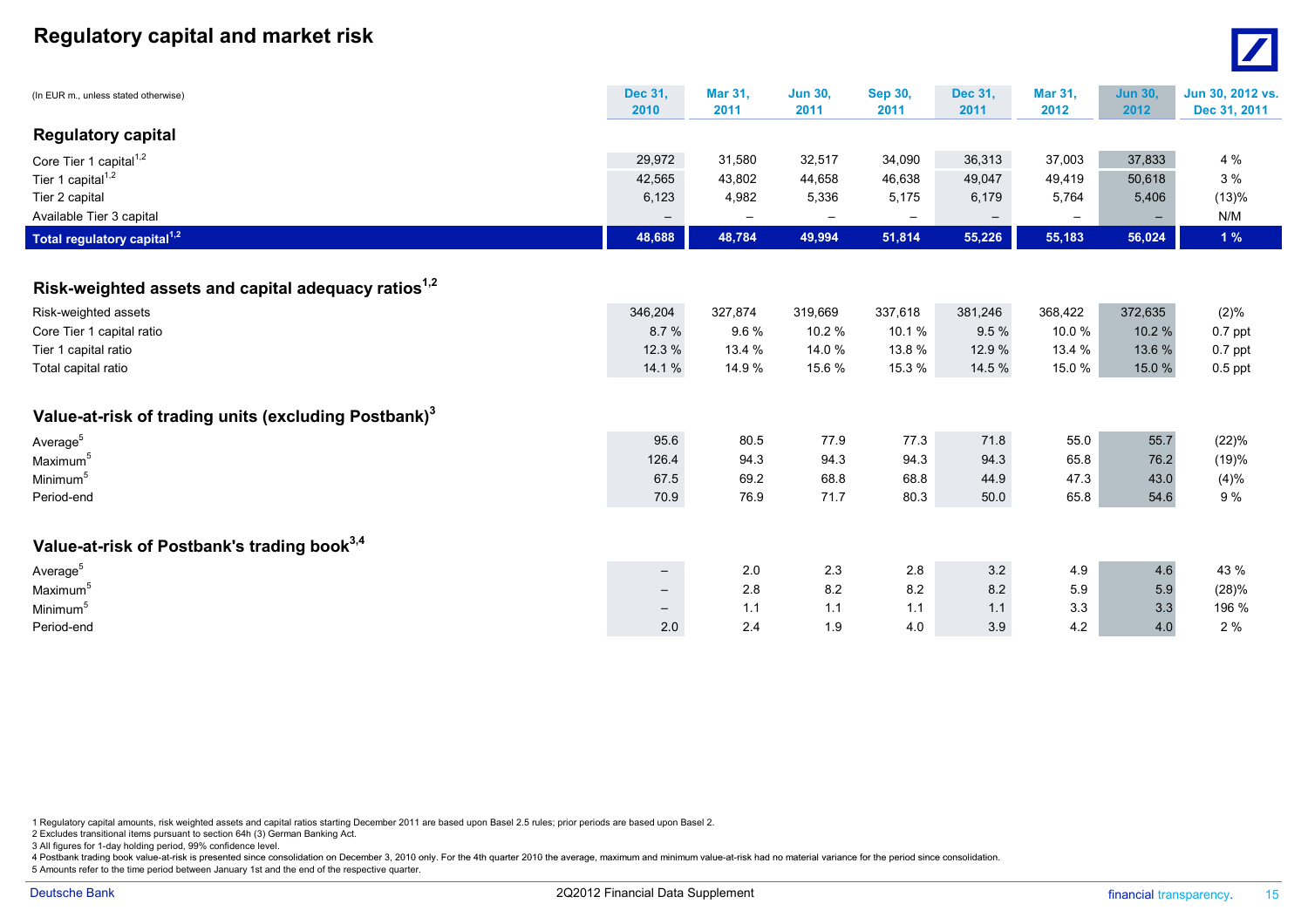#### **Consolidated Balance Sheet -** Assets $\mathbf S$



| (In EUR m.)                                                              | <b>Dec 31.</b> | <b>Mar 31,</b> | <b>Jun 30,</b> | <b>Sep 30.</b> | Dec 31,   | <b>Mar 31.</b> | <b>Jun 30,</b> | Jun 30, 2012 vs. |
|--------------------------------------------------------------------------|----------------|----------------|----------------|----------------|-----------|----------------|----------------|------------------|
|                                                                          | 2010           | 2011           | 2011           | 2011           | 2011      | 2012           | 2012           | Dec 31, 2011     |
| Assets:                                                                  |                |                |                |                |           |                |                |                  |
| Cash and due from banks                                                  | 17,157         | 14,338         | 20,741         | 23,707         | 15,928    | 14,700         | 20,258         | 27 %             |
| Interest-earning deposits with banks                                     | 92,377         | 84,263         | 92,072         | 117,189        | 162,000   | 126,784        | 145,152        | (10)%            |
| Central bank funds sold and securities purchased under resale agreements | 20,365         | 24,978         | 20,660         | 29,597         | 25,773    | 42,082         | 48,614         | 89 %             |
| Securities borrowed                                                      | 28,916         | 35,397         | 30,743         | 41,727         | 31,337    | 31,029         | 31,516         | 1%               |
| Trading assets                                                           | 271,291        | 285,621        | 289,623        | 267,219        | 240,924   | 258,504        | 247,848        | 3%               |
| Positive market values from derivative financial instruments             | 657,780        | 564,102        | 554,958        | 893,966        | 859,582   | 759,231        | 848,493        | (1)%             |
| Financial assets designated at fair value through profit or loss         | 171,926        | 174,943        | 180,762        | 190,691        | 180,293   | 186,908        | 199,390        | 11 %             |
| Total financial assets at fair value through profit or loss              | 1,100,997      | 1,024,666      | 1,025,343      | 1,351,876      | 1,280,799 | 1,204,643      | 1,295,731      | 1%               |
| Financial assets available for sale                                      | 54,266         | 48,434         | 48,490         | 45,990         | 45,281    | 43,848         | 50,861         | 12 %             |
| Equity method investments                                                | 2,608          | 3,467          | 3,999          | 4,084          | 3,759     | 3,413          | 3,600          | (4)%             |
| Loans, net                                                               | 407,729        | 394,335        | 394,728        | 412,445        | 412,514   | 407,501        | 410,219        | (1)%             |
| Property and equipment                                                   | 5,802          | 5,050          | 5,234          | 5,407          | 5,509     | 5,241          | 5,163          | $(6)\%$          |
| Goodwill and other intangible assets                                     | 15,594         | 15,097         | 14,883         | 15,462         | 15,802    | 15,713         | 16,265         | 3%               |
| Other assets                                                             | 149,229        | 182,673        | 183,878        | 225,271        | 154,794   | 198,501        | 203,834        | 32 %             |
| Income tax assets                                                        | 10,590         | 9,547          | 8,924          | 9,724          | 10,607    | 9,840          | 9,961          | (6)%             |
| <b>Total assets</b>                                                      | 1,905,630      | 1,842,245      | 1,849,695      | 2,282,479      | 2,164,103 | 2,103,295      | 2,241,174      | 4%               |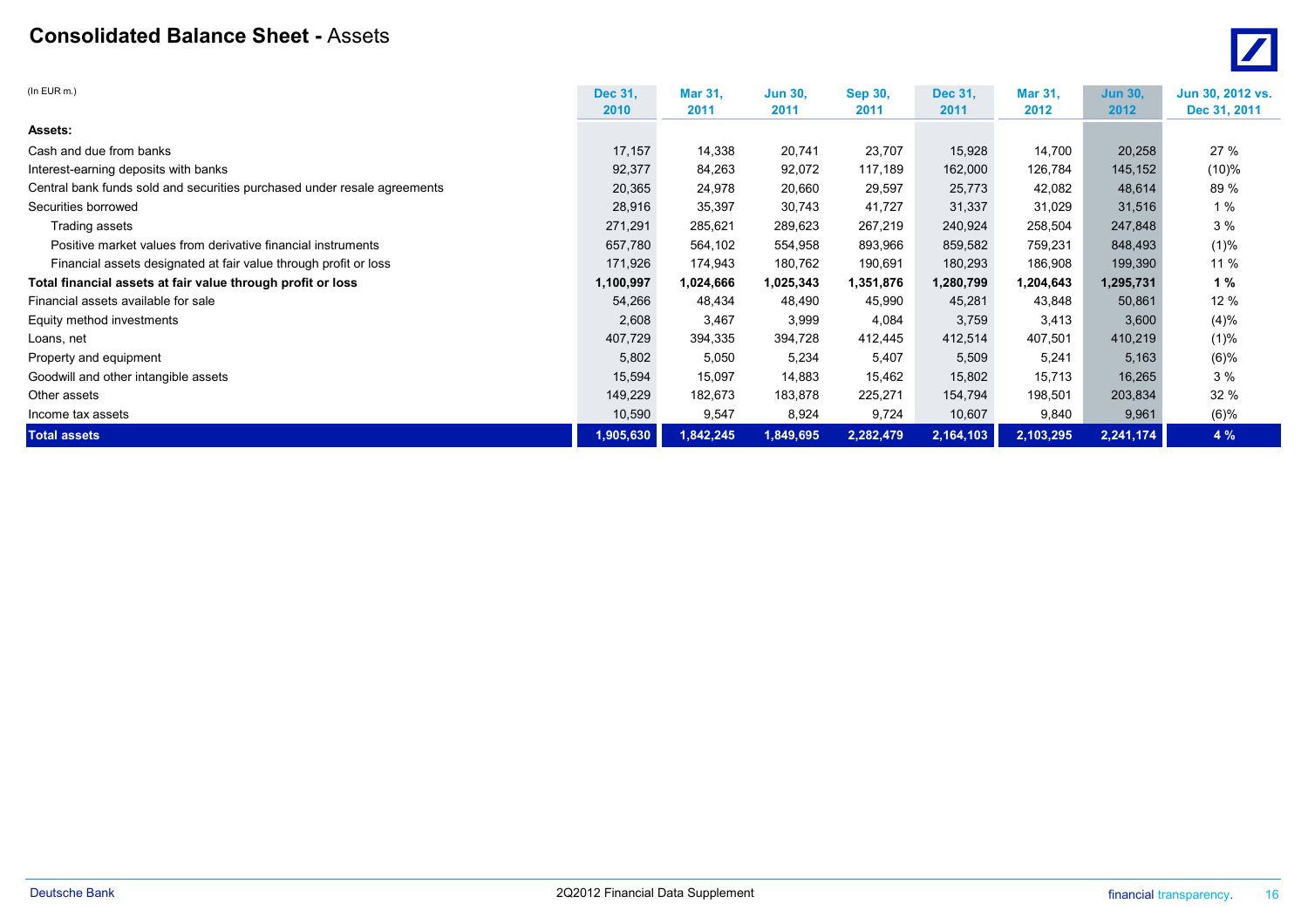### **Consolidated Balance Sheet** - Liabilities and total equity <sup>0</sup>



| (In EUR m.)                                                                  | Dec 31,<br>2010   | <b>Mar 31,</b><br>2011   | <b>Jun 30.</b><br>2011   | <b>Sep 30,</b><br>2011   | Dec 31,<br>2011   | <b>Mar 31,</b><br>2012 | <b>Jun 30,</b><br>2012 | Jun 30, 2012 vs.<br>Dec 31, 2011 |
|------------------------------------------------------------------------------|-------------------|--------------------------|--------------------------|--------------------------|-------------------|------------------------|------------------------|----------------------------------|
| Liabilities and equity:                                                      |                   |                          |                          |                          |                   |                        |                        |                                  |
| Deposits                                                                     | 533,984           | 533,103                  | 549,173                  | 588,217                  | 601,730           | 588,319                | 605,414                | 1%                               |
| Central bank funds purchased and securities sold under repurchase agreements | 27,922            | 33,290                   | 48,007                   | 40,650                   | 35,311            | 62,113                 | 77,294                 | 119 %                            |
| Securities loaned                                                            | 3,276             | 4,351                    | 7,448                    | 9,677                    | 8,089             | 4,489                  | 6,096                  | (25)%                            |
| <b>Trading liabilities</b>                                                   | 68,859            | 77,095                   | 69.389                   | 92,192                   | 63,886            | 69,044                 | 66,809                 | 5%                               |
| Negative market values from derivative financial instruments                 | 647,195           | 550,962                  | 542,232                  | 880,858                  | 838,817           | 738,120                | 829,275                | (1)%                             |
| Financial liabilities designated at fair value through profit or loss        | 130,154           | 129,481                  | 114,796                  | 122,444                  | 118,318           | 111,608                | 114,337                | (3)%                             |
| Investment contract liabilities                                              | 7,898             | 7,548                    | 7,269                    | 6,476                    | 7,426             | 7,406                  | 7,333                  | (1)%                             |
| Financial liabilities at fair value through profit or loss                   | 854,106           | 765,086                  | 733,686                  | 1,101,970                | 1,028,447         | 926,178                | 1,017,754              | (1)%                             |
| Other short-term borrowings                                                  | 64,990            | 60,722                   | 65,198                   | 62,409                   | 65,356            | 59,901                 | 63,532                 | (3)%                             |
| Other liabilities                                                            | 181,827           | 213,835                  | 216,151                  | 247,837                  | 187,816           | 224,472                | 236,400                | 26 %                             |
| Provisions                                                                   | 2,204             | 2,113                    | 2,097                    | 2,280                    | 2,621             | 2,853                  | 2,569                  | (2)%                             |
| Income tax liabilities                                                       | 5,043             | 4,915                    | 4,729                    | 5,028                    | 4,313             | 4,011                  | 3,662                  | (15)%                            |
| Long-term debt                                                               | 169,660           | 161,506                  | 159,866                  | 159,188                  | 163,416           | 163,061                | 159,755                | (2)%                             |
| Trust preferred securities                                                   | 12,250            | 11,734                   | 11,662                   | 12,115                   | 12,344            | 12,092                 | 12,340                 | $(0)\%$                          |
| Obligation to purchase common shares                                         | $\qquad \qquad -$ | $\overline{\phantom{0}}$ | $\overline{\phantom{0}}$ | $\overline{\phantom{m}}$ | $\qquad \qquad -$ |                        | $\qquad \qquad -$      | N/M                              |
| <b>Total liabilities</b>                                                     | 1,855,262         | 1,790,655                | 1,798,017                | 2,229,371                | 2,109,443         | 2,047,490              | 2,184,816              | 4%                               |
| Common shares, no par value, nominal value of $\epsilon$ 2.56                | 2,380             | 2,380                    | 2,380                    | 2,380                    | 2,380             | 2,380                  | 2,380                  | $0\%$                            |
| Additional paid-in capital                                                   | 23,515            | 23,456                   | 23,704                   | 23,627                   | 23,695            | 23,436                 | 23,593                 | $(0)\%$                          |
| Retained earnings                                                            | 25,975            | 28,021                   | 28,600                   | 29,619                   | 30,119            | 31,421                 | 31,469                 | 4 %                              |
| Common shares in treasury, at cost                                           | (450)             | (212)                    | (777)                    | (1,036)                  | (823)             | (248)                  | (417)                  | (49)%                            |
| Equity classified as obligation to purchase common shares                    |                   |                          |                          |                          |                   | (1)                    |                        | N/M                              |
| Accumulated other comprehensive income (loss), net of tax <sup>1</sup>       | (2,601)           | (3,664)                  | (3, 852)                 | (2,706)                  | (1,981)           | (2,030)                | (1,280)                | (35)%                            |
| <b>Total shareholders' equity</b>                                            | 48,819            | 49,981                   | 50,055                   | 51,884                   | 53,390            | 54,958                 | 55,745                 | 4 %                              |
| Noncontrolling interests                                                     | 1,549             | 1,609                    | 1,623                    | 1,224                    | 1,270             | 847                    | 613                    | (52)%                            |
| <b>Total equity</b>                                                          | 50,368            | 51,590                   | 51,678                   | 53,108                   | 54,660            | 55,805                 | 56,358                 | 3%                               |
| <b>Total liabilities and equity</b>                                          | 1,905,630         | 1,842,245                | 1,849,695                | 2,282,479                | 2,164,103         | 2,103,295              | 2,241,174              | 4 %                              |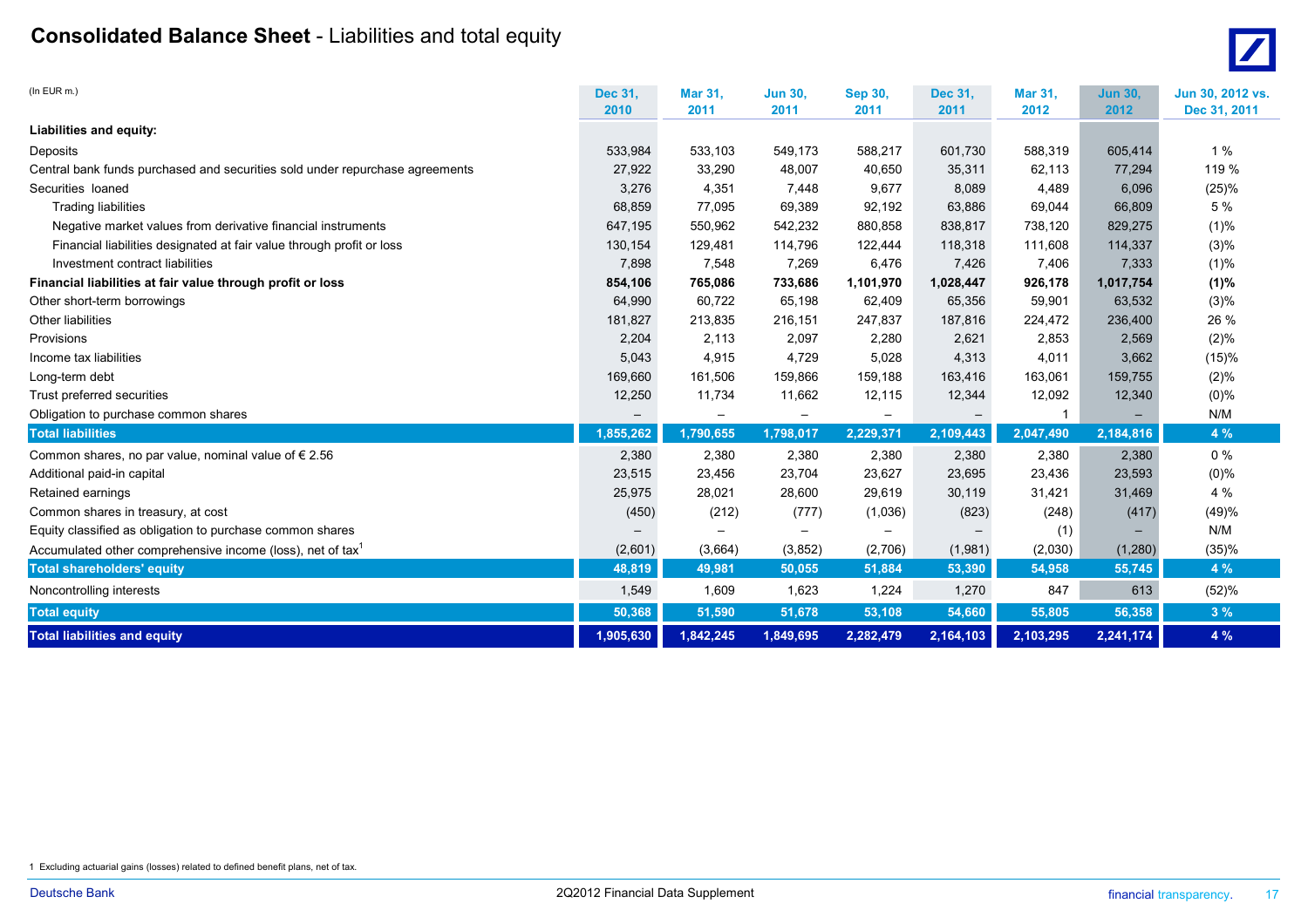### **Balance sheet leverage ratio (target definition)** <sup>0</sup>



| (Assets and equity in EUR bn.)                                                                     | <b>Dec 31.</b><br>2010 | <b>Mar 31.</b><br>2011 | <b>Jun 30.</b><br>2011 | <b>Sep 30,</b><br>2011 | <b>Dec 31.</b><br>2011 | <b>Mar 31.</b><br>2012 | <b>Jun 30,</b><br>2012 | Jun 30, 2012 vs.<br>Dec 31, 2011 |
|----------------------------------------------------------------------------------------------------|------------------------|------------------------|------------------------|------------------------|------------------------|------------------------|------------------------|----------------------------------|
| <b>Total assets (IFRS)</b>                                                                         | 1,906                  | 1,842                  | 1,850                  | 2,282                  | 2,164                  | 2,103                  | 2,241                  | 4%                               |
| Adjustment for additional derivatives netting                                                      | (601)                  | (508)                  | (503)                  | (821)                  | (782)                  | (688)                  | (782)                  | $0\%$                            |
| Adjustment for additional pending settlements netting                                              | (86)                   | (122)                  | (125)                  | (155)                  | (105)                  | (146)                  | (153)                  | 46 %                             |
| Adjustment for additional reverse repos netting                                                    | (8)                    | (10)                   | (13)                   | (11)                   | (10)                   | (14)                   | (10)                   | 3%                               |
| <b>Total assets (adjusted)</b>                                                                     | 1,211                  | 1,202                  | 1,209                  | 1,296                  | 1,267                  | 1,256                  | 1,296                  | 2%                               |
| <b>Total equity (IFRS)</b>                                                                         | 50.4                   | 51.6                   | 51.7                   | 53.1                   | 54.7                   | 55.8                   | 56.4                   | 3%                               |
| Adjustment for pro-forma fair value gains (losses) on the Group's own debt (post-tax) <sup>1</sup> | 2.0                    | 1.7                    | 1.6                    | 4.5                    | 4.5                    | 3.1                    | 3.8                    | (15)%                            |
| <b>Total equity (adjusted)</b>                                                                     | 52.4                   | 53.2                   | 53.3                   | 57.6                   | 59.2                   | 58.9                   | 60.2                   | 2%                               |
| Leverage ratio based on total equity                                                               |                        |                        |                        |                        |                        |                        |                        |                                  |
| According to IFRS                                                                                  | 38                     | 36                     | 36                     | 43                     | 40                     | 38                     | 40                     |                                  |
| According to target definition                                                                     | 23                     | 23                     | 23                     | 22                     | 21                     | 21                     | 22                     |                                  |

1 Estimate assuming that all own debt was designated at fair value.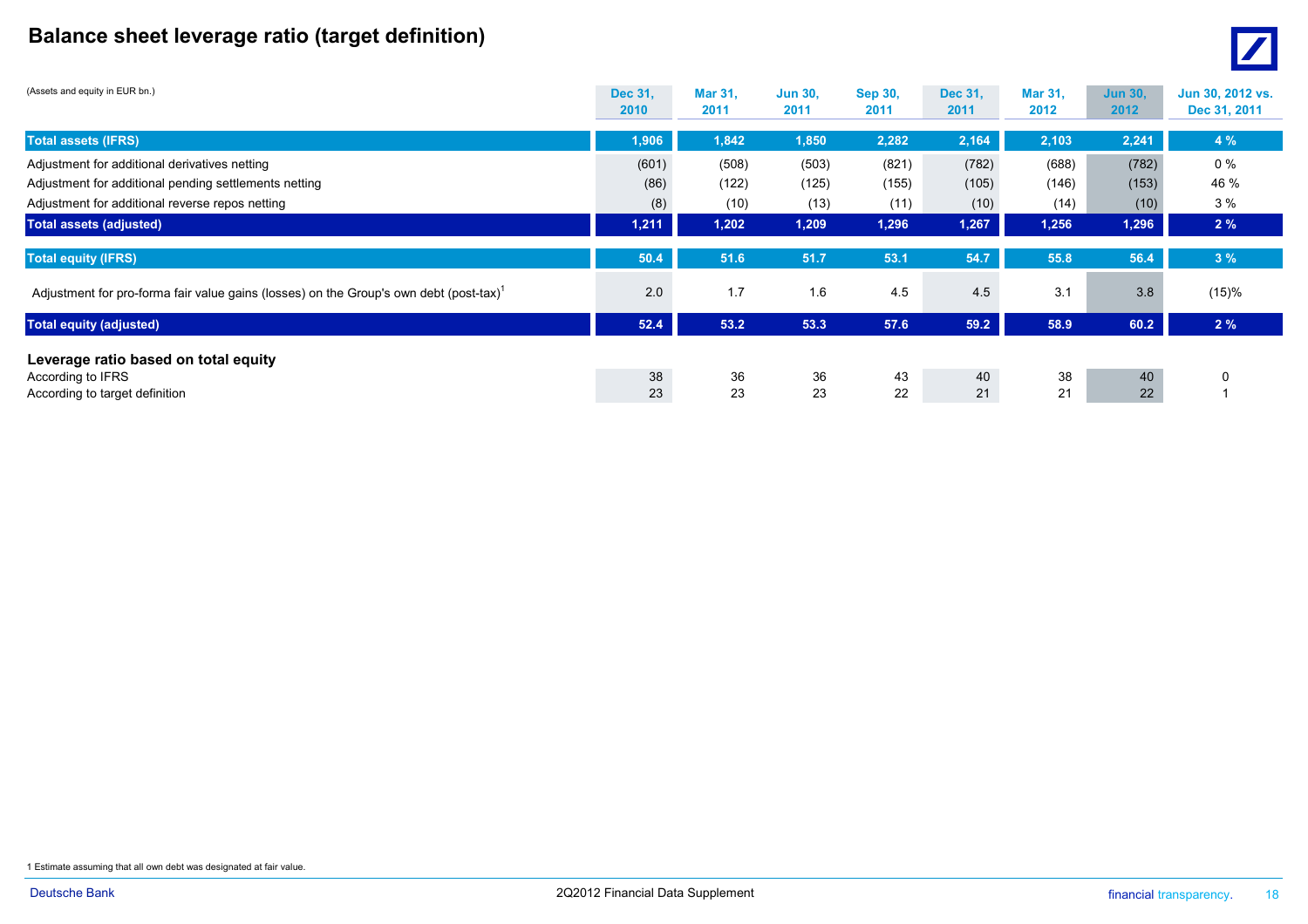### **Definition of targets an certain financial measures Pre-tax return on average active equity (target defnition)**

The Group's over-the-cycle **Pre-tax return on average active equity (target definition)** is defined as:

Income (loss) before income taxes attributable to Deutsche Bank shareholders according to target definition (annualized), as a percentage of average active equity

**Income (loss) before income taxes attributable to Deutsche Bank shareholders (target definition):** Income (loss) before income taxes (IBIT) excluding pre-tax noncontrolling interests adjusted for certain significant gains (such as gains from the sale of industrial holdings, businesses or premises; all net of related expenses) or charges (such as charges from restructuring, impairment of intangible assets or litigation) if such gains or charges are not indicative of the future performance of our core businesses.

**Average Active Equity:** We calculate active equity to make comparisons to our competitors easier and we refer to active equity for several ratios. However, active equity is not a measure provided for in IFRS and you should not compare our ratios based on average active equity to other companies' ratios without considering the differences in the calculation. The items for which we adjust the average shareholders' equity are average accumulated other comprehensive income (loss) excluding foreign currency translation (all of average active equity components net of applicable taxes), as well as average dividends, for which a proposal is accrued on a quarterly basis and which are paid after the approval by the Annual General Meeting following each year. Tax rates applied in the calculation of average active equity are those used in the financial statements for the individual items and not an average overall tax rate.

In the first quarter of 2011 the Group changed the methodology used for allocating average active equity to the business segments. Under the new methodology economic capital as basis for allocation is substituted by risk weighted assets and certain regulatory capital deduction items. All other items of the capital allocation framework remain unchanged. The total e active equity. The Group's overall and the Group's overall and the Group's overall and the Group's overall and the Group's overall and the Group's overall and the Group's overall and the Group's overall and the Group's o economic risk exposure or demand for regulatory capital. Starting 2012 the Group derives its internal demand for regulatory capital assuming a Core Tier 1 ratio of 9.0 %, reflecting increased regulatory requirements (previously this was calculated based on a Tier 1 ratio of 10%, however all periods 2011 have been restated to reflect the new methodology). As a result, the amount of capital allocated to the segments has increased. If the Group's average active equity exceeds the higher of the overall economic risk exposure or the regulatory capital demand, this surplus is assigned to Consolidation & Adjustments.

For comparison, the following ratios are also presented:

**Pre-tax return on average active equity:** Income (loss) before income taxes attributable to Deutsche Bank shareholders (annualized), which is defined as IBIT excluding pre-tax noncontrolling interests, as a percentage of average active equity.

**Pre-tax return on average shareholders' equity:** Income (loss) before income taxes attributable to Deutsche Bank shareholders (annualized), which is defined as IBIT excluding pre-tax noncontrolling interests, as a percentage of average shareholders' equity.